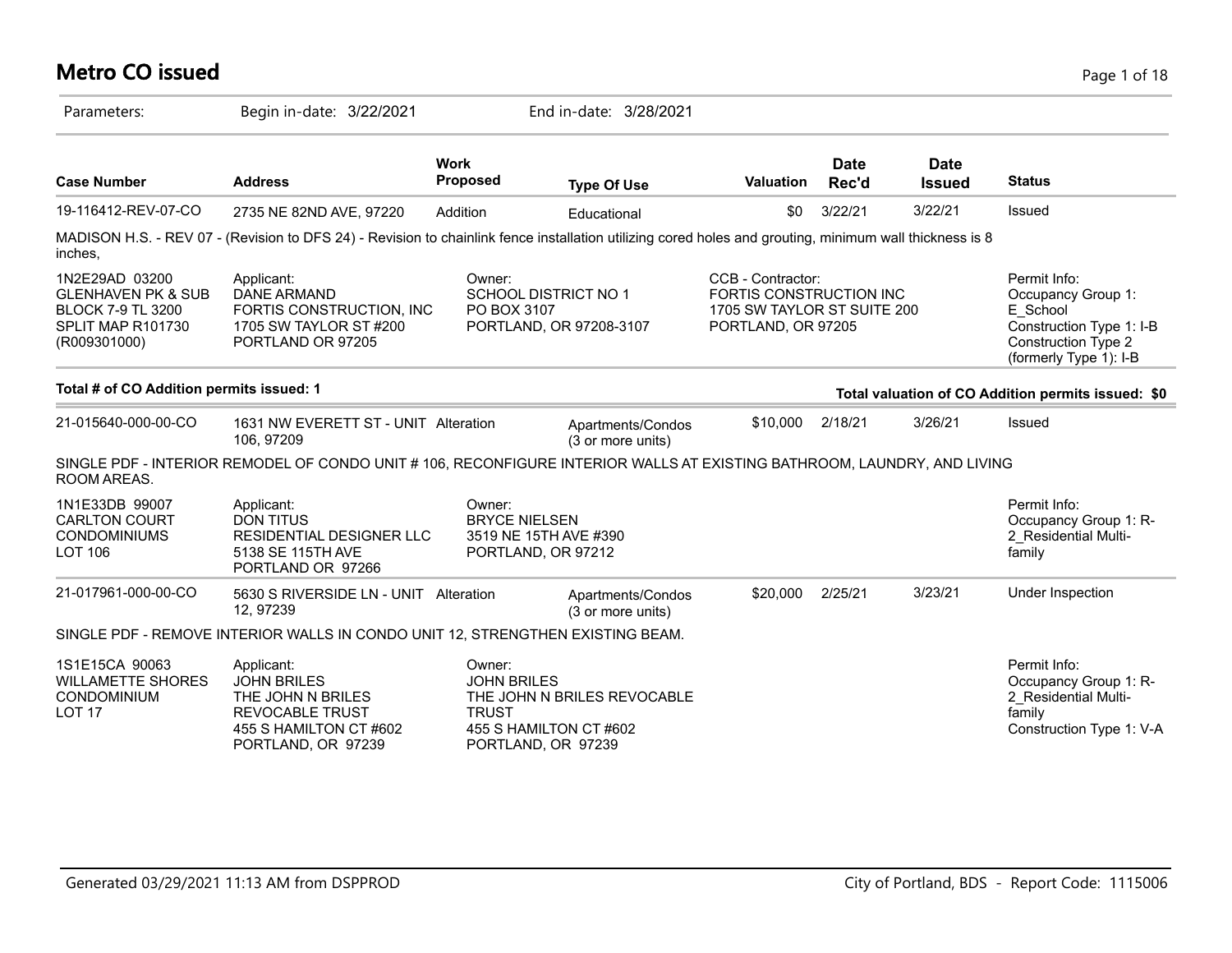# **Metro CO issued** Page 2 of 18

| Parameters:                                                                                              | Begin in-date: 3/22/2021                                                                                                                                                                    |                                  | End in-date: 3/28/2021                                                                                   |                                                                                             |                      |                              |                                                                                                     |
|----------------------------------------------------------------------------------------------------------|---------------------------------------------------------------------------------------------------------------------------------------------------------------------------------------------|----------------------------------|----------------------------------------------------------------------------------------------------------|---------------------------------------------------------------------------------------------|----------------------|------------------------------|-----------------------------------------------------------------------------------------------------|
| <b>Case Number</b>                                                                                       | <b>Address</b>                                                                                                                                                                              | Work<br><b>Proposed</b>          | <b>Type Of Use</b>                                                                                       | <b>Valuation</b>                                                                            | <b>Date</b><br>Rec'd | <b>Date</b><br><b>Issued</b> | <b>Status</b>                                                                                       |
| 19-225086-REV-04-CO                                                                                      | 929 SW SALMON ST, 97205                                                                                                                                                                     | Alteration                       | Apartments/Condos<br>(3 or more units)                                                                   | \$15,000                                                                                    | 3/23/21              | 3/24/21                      | Issued                                                                                              |
|                                                                                                          | Revision to BRB braces approved under DFS-01 to address changes in the 5th floor brace height due to existing site conditions.                                                              |                                  |                                                                                                          |                                                                                             |                      |                              |                                                                                                     |
| 1S1E04AA 01600                                                                                           | Applicant:<br>Clayton Parrish<br>Lorentz Bruun Construction<br>3611 SE 20th Ave., #300                                                                                                      | Owner:<br>FP2LP<br>135 SW ASH ST | PORTLAND, OR 97204                                                                                       | CCB - Contractor:<br>LORENTZ BRUUN CO INC<br>3611 SE 20TH AVE STE 300<br>PORTLAND, OR 97202 |                      |                              |                                                                                                     |
| 21-011494-000-00-CO                                                                                      | 16124 SE ALDER ST, 97233                                                                                                                                                                    | Alteration                       | Apartments/Condos<br>(3 or more units)                                                                   | \$23,000                                                                                    | 2/5/21               | 3/25/21                      | Issued                                                                                              |
|                                                                                                          | SINGLE PDF - FIRE DAMAGE REPAIRS TO UNIT 39A ON 2ND FLOOR, INCLUDING SIDING, ROOF SHEATHING, SLIDING GLASS DOOR, BEDROOM<br>WINDOW, FIRE RATED ENTRY DOOR, AND REPLACEMENT OF ROOF TRUSSES. |                                  |                                                                                                          |                                                                                             |                      |                              |                                                                                                     |
| 1S2E01AA 03700<br><b>RITLOW AC</b><br><b>BLOCK C</b><br>LOT 5 EXC S 130' & EXC<br>W 270' & EXC PT IN STS | Applicant:<br>RAPHAEL GOODBLATT<br>AHHA ARCHITECT INC<br>6663 SW BEAVERTON<br>HILLSDALE HWY #222<br>PORTLAND, OR 97225                                                                      | Owner:<br>14015 SE STARK ST      | STARK FIRS LIMITED PARTNERSHIPCRAIG A YOUNG<br>PORTLAND, OR 97233-2145                                   | CCB - Contractor:<br>PINACLE CONSTRUCTION INC<br>661 SE 162ND<br>PORTLAND, OR 97233         |                      |                              | Permit Info:<br>Occupancy Group 1: R-<br>2 Residential Multi-<br>family<br>Construction Type 1: V-A |
| 21-015834-000-00-CO                                                                                      | 2031 NW JOHNSON ST, 97209 Alteration                                                                                                                                                        |                                  | Apartments/Condos<br>(3 or more units)                                                                   | \$2,000                                                                                     | 2/19/21              | 3/22/21                      | Issued                                                                                              |
| SINGLE PDF - FIRE ESCAPE CERTIFICATION                                                                   |                                                                                                                                                                                             |                                  |                                                                                                          |                                                                                             |                      |                              |                                                                                                     |
| 1N1E33BD 03600<br><b>COUCHS ADD</b><br>BLOCK 284<br>W 25' OF LOT 5<br>LOT <sub>8</sub>                   | Applicant:<br><b>DONIA BRADEN</b><br>NJP RESTORATION<br>PO BOX 3804<br>TUALATIN OR 97062                                                                                                    | Owner:<br><b>LLC</b>             | OAK VALLEY INVESTMENT GROUP BRADEN ENTERPRISE CORP<br>14364 NW MEADOWRIDGE DR<br>PORTLAND, OR 97229-2371 | CCB - Contractor:<br>PO BOX 3804<br>TUALATIN, OR 97062                                      |                      |                              |                                                                                                     |
| 20-192576-000-00-CO                                                                                      | 1224 SE BELMONT ST, 97214 Alteration                                                                                                                                                        |                                  | Apartments/Condos<br>(3 or more units)                                                                   | \$1,500                                                                                     | 10/14/20             | 3/23/21                      | Under Inspection                                                                                    |
|                                                                                                          | SINGLE PDF: REPLACE STAIRS TO EXISTING DECK IN FRONT OF THE BUILDING TO CORRECT RISER HEIGHT AND TREAD WIDTH.                                                                               |                                  |                                                                                                          |                                                                                             |                      |                              |                                                                                                     |
| 1S1E02BA 02800                                                                                           | Applicant:<br><b>HENRY GALLAGHER</b><br>5230 SE 108TH AVE<br>PORTLAND OR 97266                                                                                                              | Owner:                           | MJS PORTLAND PROPERTIES LLC GALLAGHER CONSTRUCTION LLC<br>4336 SE BROOKLYN ST<br>PORTLAND, OR 97206      | CCB - Contractor:<br>5230 SE 108TH AVE<br>PORTLAND, OR 97266                                |                      |                              | Permit Info:<br>Occupancy Group 1: R-<br>2_Residential Multi-<br>family<br>Construction Type 1: V-B |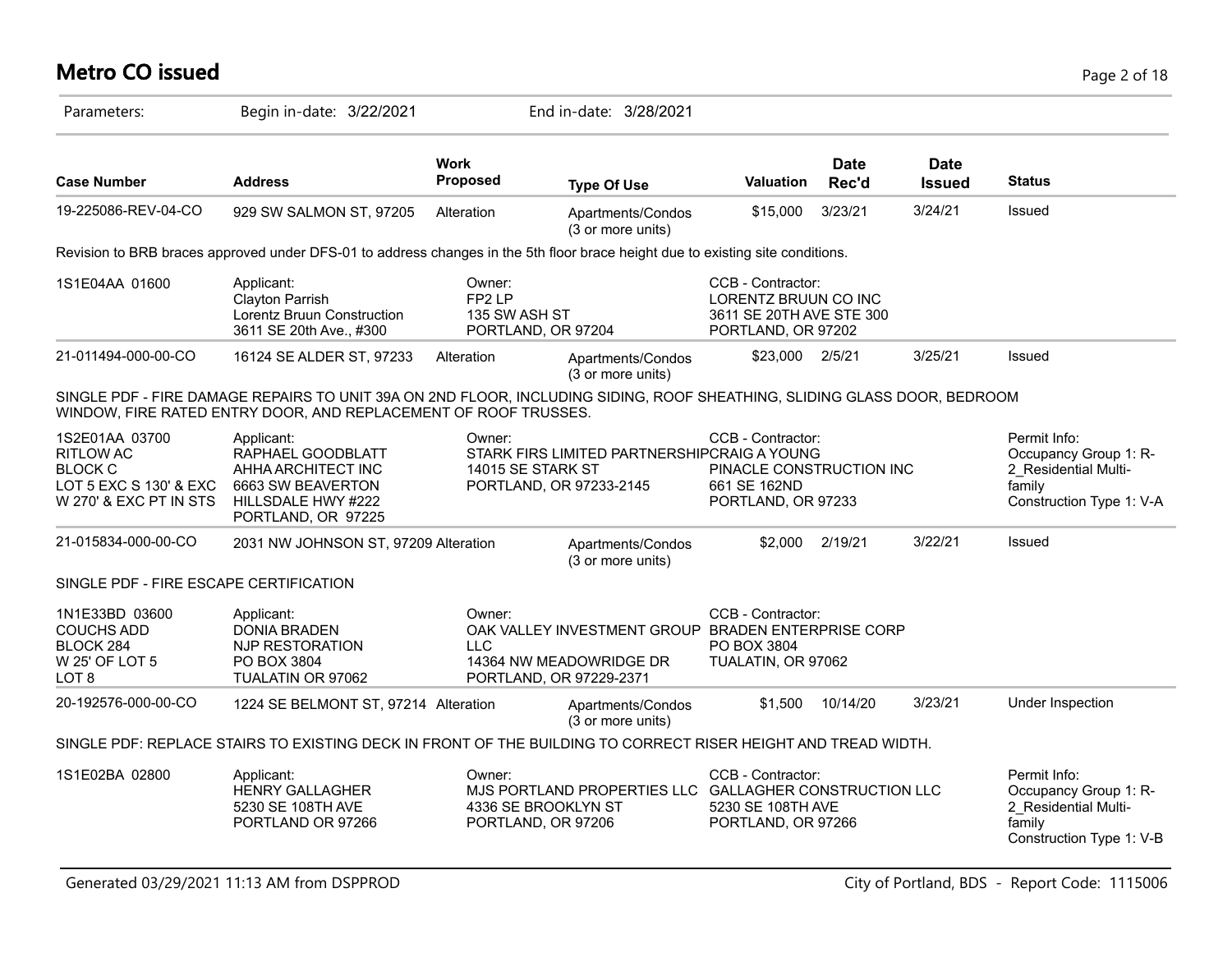# **Metro CO issued** Page 3 of 18

| Parameters:                                                                                                                                     | Begin in-date: 3/22/2021                                                                                                                                                                                                                                                                                            |                           | End in-date: 3/28/2021                                                      |                                                                                                                         |                      |                              |                                                                                                                                                      |
|-------------------------------------------------------------------------------------------------------------------------------------------------|---------------------------------------------------------------------------------------------------------------------------------------------------------------------------------------------------------------------------------------------------------------------------------------------------------------------|---------------------------|-----------------------------------------------------------------------------|-------------------------------------------------------------------------------------------------------------------------|----------------------|------------------------------|------------------------------------------------------------------------------------------------------------------------------------------------------|
| <b>Case Number</b>                                                                                                                              | <b>Address</b>                                                                                                                                                                                                                                                                                                      | <b>Work</b><br>Proposed   | <b>Type Of Use</b>                                                          | <b>Valuation</b>                                                                                                        | <b>Date</b><br>Rec'd | <b>Date</b><br><b>Issued</b> | <b>Status</b>                                                                                                                                        |
| 20-216563-000-00-CO                                                                                                                             | 7910 SW 31ST AVE, 97219                                                                                                                                                                                                                                                                                             | Alteration                | Apartments/Condos<br>(3 or more units)                                      | \$297,826                                                                                                               | 11/19/20             | 3/26/21                      | Issued                                                                                                                                               |
|                                                                                                                                                 | SINGLE PDF - REPLACE SIDING, REPLACE DECK BALCONY SHEATHING, REPLACE RAILINGS WITH NEW ALUMINUM RAILING, INSTALL NEW<br>SIDING AND TRIM AT SOUTH AND WEST ELEVATION BUMP OUTS, REPLACE ENTRY CANOPY SHEET METAL WITH PVC MEMBRANE SYSTEM.<br>INSTALL WATER PROOFING AND FLASHING AROUND EXISTING WINDOWS AND DOORS. |                           |                                                                             |                                                                                                                         |                      |                              |                                                                                                                                                      |
| 1S1E20DB 70000                                                                                                                                  | Applicant:<br><b>CHAD WINDHAM</b><br><b>JR JOHNSON INC</b><br>9425 N Burrage Ave<br>Portland, OR 97217                                                                                                                                                                                                              | Owner:<br>2105 SE 9TH AVE | VILLAGE LOFTS AT MULTNOMAH<br>CONDOMINIUM ASSOCIATION<br>PORTLAND, OR 97214 | CCB - Contractor:<br><b>JR JOHNSON LLC</b><br>9425 N BURRAGE AVE<br>PORTLAND, OR 97217                                  |                      |                              | Permit Info:<br>Occupancy Group 1: R-<br>2_Residential Multi-<br>family<br>Construction Type 1: V-A<br>Construction Type 2<br>(formerly Type 1): I-A |
| 20-116955-000-00-CO                                                                                                                             | 5810 SW BEAVERTON<br>HILLSDALE HWY, 97221                                                                                                                                                                                                                                                                           | Alteration                | Apartments/Condos<br>(3 or more units)                                      | \$143,296                                                                                                               | 2/11/20              | 3/23/21                      | Issued                                                                                                                                               |
| APARTMENTS.                                                                                                                                     | PARTIAL CHANGE OF OCCUPANCY. CONVERT PORTION OF OFFICE TO EXERCISE ROOM. CONVERT LOWER APARTMENTS TO 4 ONE BEDROOM                                                                                                                                                                                                  |                           |                                                                             |                                                                                                                         |                      |                              |                                                                                                                                                      |
| 1S1E18BD 01100<br><b>WETMORES SUB TR</b><br>LOT 1&2 TL 1100                                                                                     | Applicant:<br><b>ZAC HORTON</b><br><b>FASTER PERMITS</b><br>2000 SW 1ST AVE SUITE 420<br>PORTLAND, OR 97201                                                                                                                                                                                                         |                           |                                                                             | CCB - Contractor:<br><b>LINDSAY THORNTON</b><br>CREATIVE CONTRACTING INC<br>25027 SE HWY 224<br><b>BORING, OR 97009</b> |                      |                              | Permit Info:<br>Occupancy Group 1: R-<br>2 Residential Multi-<br>family<br>Construction Type 1: V-B<br>Construction Type 2<br>(formerly Type 1): V-B |
| 20-146115-REV-01-CO                                                                                                                             | 2400 NE BROADWAY, 97232                                                                                                                                                                                                                                                                                             | Alteration                | Assembly                                                                    | \$25,000                                                                                                                | 3/5/21               | 3/25/21                      | <b>Issued</b>                                                                                                                                        |
|                                                                                                                                                 | SINGLE PDF - VALUE-ADDED REVISION TO ADD NEW FOOTINGS AND PEDESTRIAN RAMP AT NE CORNER OF BUILDING. RAMP NOT FOR EGRESS<br>OR ACCESSIBILITY. RELOCATION OF TRASH ROOM IN BASEMENT.                                                                                                                                  |                           |                                                                             |                                                                                                                         |                      |                              |                                                                                                                                                      |
| 1N1E25CC 14300<br>CARTERS ADD TO E P<br>BLOCK <sub>2</sub><br>W 1' OF LOT 2 EXC PT IN 208 NW 21ST AVE #201<br><b>ST</b><br>LOT 3&4 EXC PT IN ST | Applicant:<br>REBECCA MORELLO<br>OPEN CONCEPT ARCHITECTURE PO BOX 18098<br>PORTLAND OR 97209                                                                                                                                                                                                                        | Owner:<br>HARDER DAY LLC  | PORTLAND, OR 97218                                                          | CCB - Contractor:<br>SWINERTON BUILDERS INC<br>2001 CLAYTON ROAD 7TH FLOOR LEGAL<br>CONCORD, CA 94520                   |                      |                              |                                                                                                                                                      |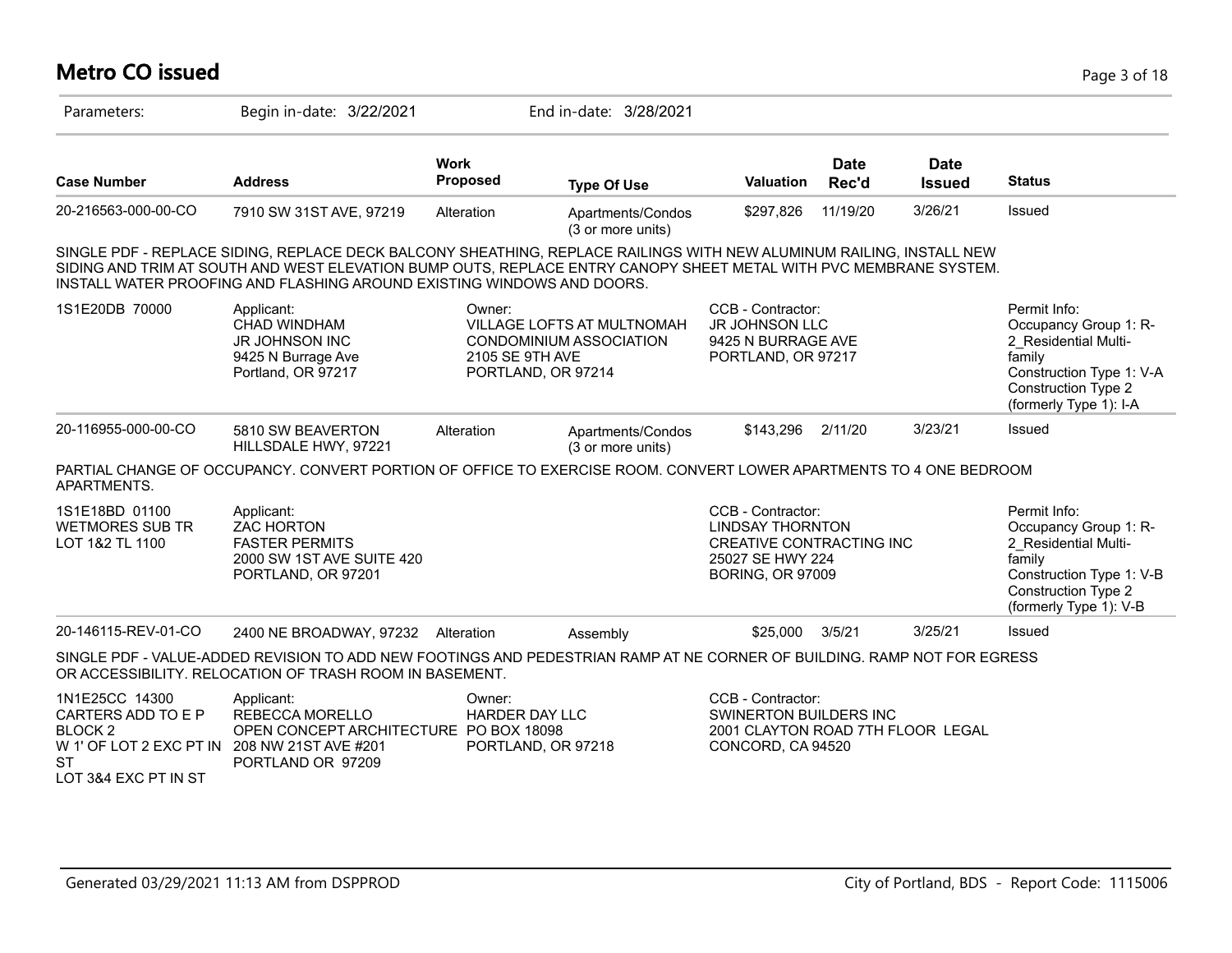### **Metro CO issued** Page 4 of 18

| Parameters:                                                                                   | Begin in-date: 3/22/2021                                                                                                                            |                                                         | End in-date: 3/28/2021                                                             |                                                                                                                           |                      |                              |                                                                                                        |
|-----------------------------------------------------------------------------------------------|-----------------------------------------------------------------------------------------------------------------------------------------------------|---------------------------------------------------------|------------------------------------------------------------------------------------|---------------------------------------------------------------------------------------------------------------------------|----------------------|------------------------------|--------------------------------------------------------------------------------------------------------|
| <b>Case Number</b>                                                                            | <b>Address</b>                                                                                                                                      | <b>Work</b><br><b>Proposed</b>                          | <b>Type Of Use</b>                                                                 | <b>Valuation</b>                                                                                                          | <b>Date</b><br>Rec'd | <b>Date</b><br><b>Issued</b> | <b>Status</b>                                                                                          |
| 20-212430-000-00-CO                                                                           | 1489 NE ALBERTA ST, 97211                                                                                                                           | Alteration                                              | Assembly                                                                           | \$80,000                                                                                                                  | 11/7/20              | 3/24/21                      | Issued                                                                                                 |
| COUNTER AND 1 RESTROOM.                                                                       | SINGLE PDF: FIRST TIME TI TO ESTABLISH OCCUPANCY for FOR SUITE B. ADD INTERIOR WALL TO CREATE KITCHEN/SERVICE AREA WITH                             |                                                         |                                                                                    |                                                                                                                           |                      |                              |                                                                                                        |
| 1N1E23AB 23901                                                                                | Applicant:<br><b>KAO KHAMPHILAVONG</b><br>TEA & TEA. INC.<br>2445 DEBOK RD<br>WEST LINN, OR 97068                                                   |                                                         |                                                                                    | CCB - Contractor:<br><b>GARRETT PFAFF</b><br>SOLTERRA CAPITAL INC<br>2910 1ST AVE S#201<br>SEATTLE, WA 98134              |                      |                              | Permit Info:<br>Occupancy Group 1:<br>B Bank, Off., Med.Off.,<br>Pub.Bldg.<br>Construction Type 1: V-A |
| 20-119843-000-00-CO                                                                           | 1409 NE WEIDLER ST, 97232 Alteration                                                                                                                |                                                         | Assembly                                                                           | \$5.000                                                                                                                   | 3/26/21              | 3/26/21                      | Issued                                                                                                 |
|                                                                                               | TI FOR NEW TENANT; DEMO INTERIOR PARTITIONS AND ADD NEW WALLS TO SEPARATE COFFEE AREA AND KITCHEN FROM SEATING AREA;                                |                                                         |                                                                                    |                                                                                                                           |                      |                              |                                                                                                        |
| 1N1E26DC 13400<br><b>HOLLADAYS ADD</b><br>BLOCK 227<br>LOT <sub>3</sub><br>LOT 4 EXC PT IN ST | Applicant:<br><b>SHU YAO</b><br><b>QIAO'S NOODLE HOUSE</b><br>19305 NE 13TH ST<br><b>CAMAS WA 98607</b>                                             | Owner:                                                  | NE BROADWAY PARTNERS<br><b>200 INTERNATIONAL WAY</b><br>SPRINGFIELD, OR 97477-1186 | CCB - Contractor:<br><b>JEM CONSTRUCTION LLC</b><br>3044 SE 115TH AVE<br>PORTLAND, OR 97266                               |                      |                              | Permit Info:<br>Occupancy Group 1:<br>B Bank, Off., Med.Off.,<br>Pub.Bldg.<br>Construction Type 1: V-B |
| 20-142537-REV-01-CO                                                                           | 12025 NE MARX ST, 97220                                                                                                                             | Alteration                                              | <b>Business</b>                                                                    | \$0                                                                                                                       | 3/19/21              | 3/22/21                      | Issued                                                                                                 |
|                                                                                               | PAPER - REVISION TO RECONFIGURE ACCESSIBLE RESTROOM                                                                                                 |                                                         |                                                                                    |                                                                                                                           |                      |                              |                                                                                                        |
| 1N2E22A 00500                                                                                 | Applicant:<br><b>DON LIVINGSTONE</b><br>LIVINGSTONE STUDIOS<br>ARCHITECTURE AND PLANNING<br><b>LLC</b><br>$2750$ $0.11$ $0.11$ $0.11$ $1.11$ $0.07$ | Owner:<br><b>WPC PARKROSE LLC</b><br>307 LEWERS ST #600 | HONOLULU, HI 96815-2364                                                            | CCB - Contractor:<br><b>BRENT VINSONHALER</b><br><b>GNC CONSTRUCTION CORP</b><br>2505 NW DIVISION ST<br>GRESHAM, OR 97030 |                      |                              |                                                                                                        |

2758 SW SUMMIT DR PORTLAND OR 97201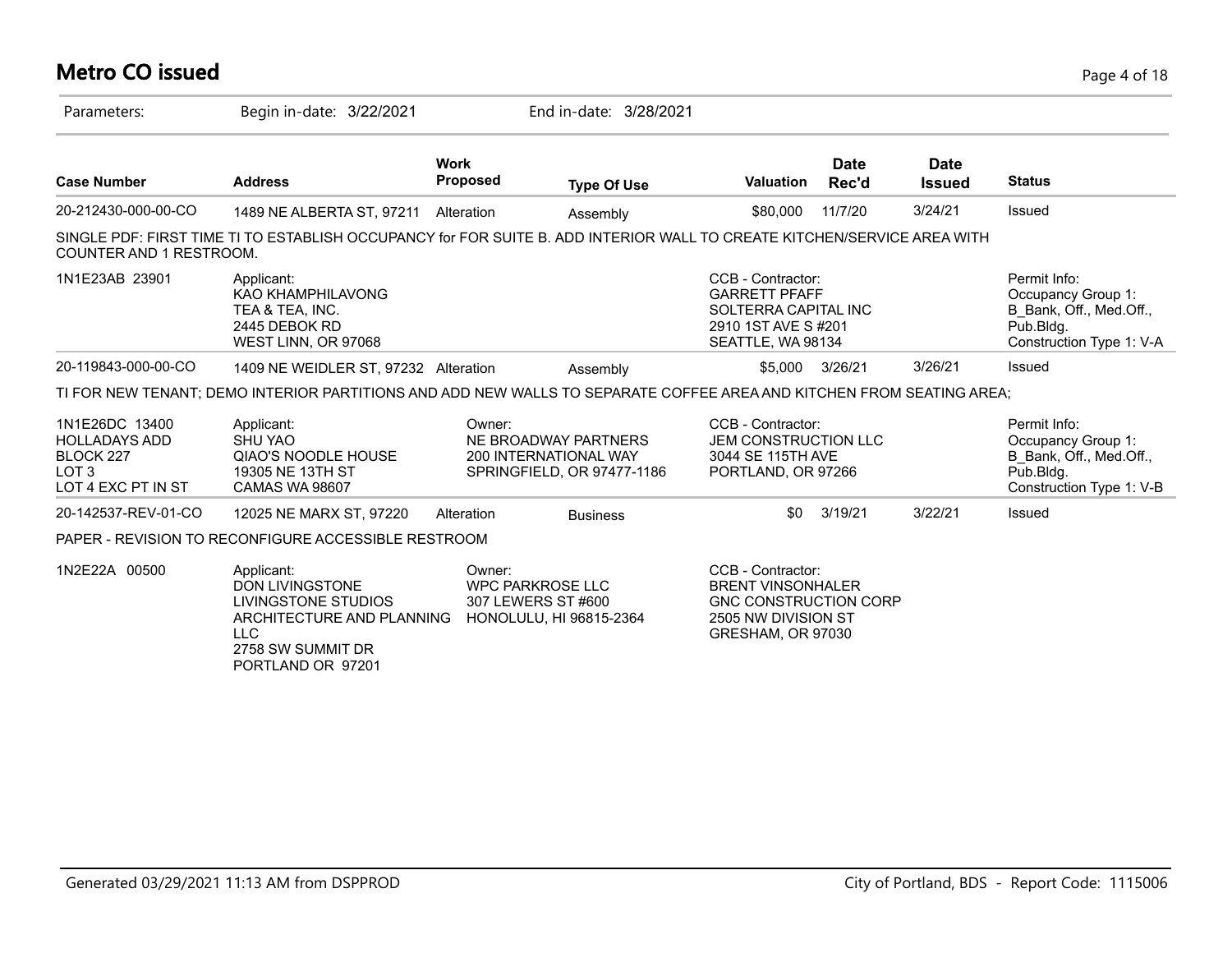#### **Metro CO issued** Page 5 of 18 Parameters: Begin in-date: 3/22/2021 End in-date: 3/28/2021 **Work Case Number Address Proposed Type Of Use Valuation Status Date Rec'd Date Issued** 21-004941-000-00-CO 9475 N HORSESHOE AVE, 97217 Alteration Business \$250,000 1/21/21 3/22/21 Under Inspection SINGLE PDF - INSTALL SUPPORT FRAMES AND NEW MATERIALS HANDLING CONVEYOR SYSTEM FOR 19-197117-CO. RACKING UNDER SEPARATE PERMIT. LOT 1 LAND & IMPS Permit Info: Occupancy Group 1: S-1\_Storage - Moderate Hazard, Warehouse Construction Type 1: V-B Construction Type 2 (formerly Type 1): V-B CCB - Contractor: AXCON CORPORATION INC 6373 SIMPSON DR MILTON, FL 32570 Owner: PROLOGIS LP 1800 WAZEE ST #500 DENVER, CO 80202-2526 Applicant: THOMAS TAYLOR PHASE 1 CONSULTING 55 W. MONROE ST #1120 CHICAGO, IL 60603 20-192422-REV-01-CO 703 NE HANCOCK ST, 97212 Alteration Business \$0 3/8/21 3/22/21 Issued SINGLE PDF - STRUCTURAL INFORMATION AND CALCULATIONS FOR FOLDING INTERIOR DOOR. 1N1E26CC 01600 HOLLADAYS ADD BLOCK 271 FRACTIONAL LOT 1 LOT 2-4 Permit Info: Occupancy Group 1: B\_Bank, Off., Med.Off., Pub.Bldg. Construction Type 1: V-B CCB - Contractor: SUMMIT INDUSTRIES INC PO BOX 10345 PORTLAND, OR 97296-0345 Owner: GULSONS HANCOCK LLC 307 LEWERS ST 6TH FLOOR HONOLULU, HI 96815 Applicant: MICHAEL FLOWERS MFA ARCHITECTURE & PLANNING 107 SE WASHINGTON ST., SUITE 227 PORTLAND OR 97214 20-223780-000-00-CO 5015 SW 59TH AVE, 97221 Alteration Business \$22,000 12/14/20 3/23/21 Issued SINGLE PDF - VOLUNTARY REPAIR TO EXISTING FOUNDATION 1S1E18BA 04700 B P CARDWELL TR LOT 8 TL 4700 Permit Info: Occupancy Group 1: B\_Bank, Off., Med.Off., Pub.Bldg. Construction Type 1: V-B CCB - Contractor: Abby Drummond KEM LLC PO BOX 11701 EUGENE, OR 97440 Owner: AUBREY HOLT 4125 SW DOSCH RD PORTLAND, OR 97239 Owner: ALAN HOLT 4125 SW DOSCH RD PORTLAND, OR 97239 Applicant: KELSEA ROSSOW RAM JACK WEST PO BOX 11701 EUGENE OR 97440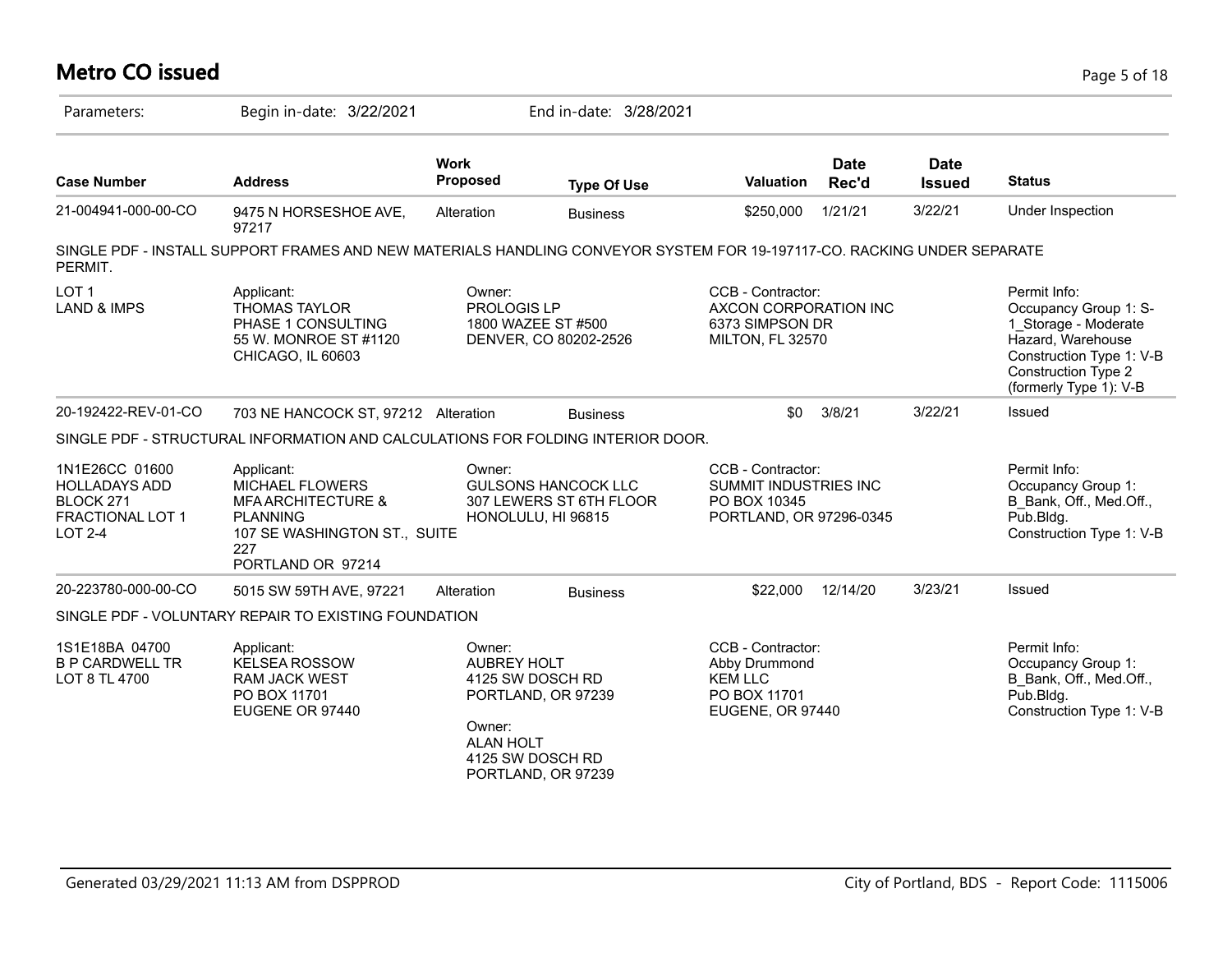## **Metro CO issued** Page 6 of 18

| Parameters:                                                           | Begin in-date: 3/22/2021                                                                                                                                                                                                                     |                                | End in-date: 3/28/2021                                                            |                                                                                                           |                      |                              |                                                                                                        |
|-----------------------------------------------------------------------|----------------------------------------------------------------------------------------------------------------------------------------------------------------------------------------------------------------------------------------------|--------------------------------|-----------------------------------------------------------------------------------|-----------------------------------------------------------------------------------------------------------|----------------------|------------------------------|--------------------------------------------------------------------------------------------------------|
| <b>Case Number</b>                                                    | <b>Address</b>                                                                                                                                                                                                                               | <b>Work</b><br><b>Proposed</b> | <b>Type Of Use</b>                                                                | <b>Valuation</b>                                                                                          | <b>Date</b><br>Rec'd | <b>Date</b><br><b>Issued</b> | <b>Status</b>                                                                                          |
| 20-212075-000-00-CO                                                   | 126 NE 11TH AVE, 97232                                                                                                                                                                                                                       | Alteration                     | <b>Business</b>                                                                   | \$92,923                                                                                                  | 11/6/20              | 3/23/21                      | Issued                                                                                                 |
|                                                                       | SINGLE PDF: MANDATORY SEISMIC UPGRADE AND ALTERATION TO EXISTING ONE STORY BUILDING. INCLUDES CHANGE OF OCCUPANCY FROM<br>F TO B; DEMO EXISTING RESTROOM, INTERIOR PARTION WALLS AND PROVIDE NEW ACCESSIBLE RESTROOM AND NEW ENTRY DOOR.     |                                |                                                                                   |                                                                                                           |                      |                              |                                                                                                        |
| 1N1E35CA 03600<br><b>EAST PORTLAND</b><br>BLOCK 235<br>S 34' OF LOT 2 | Applicant:<br><b>MATTHEW LILLARD</b><br><b>BAYSINGER PARTNERS</b><br><b>ARCHITECTURE</b><br>1006 SE GRAND AVE SUITE 300<br>PORTLAND OR 97214                                                                                                 | Owner:                         | <b>RALL PROPERTIES LLC</b><br>745 SW STEPHENSON CT<br>PORTLAND, OR 97219          | CCB - Contractor:<br><b>BGC INC</b><br>5224 NE 42ND AVE<br>PORTLAND, OR 97218                             |                      |                              | Permit Info:<br>Occupancy Group 1:<br>B_Bank, Off., Med.Off.,<br>Pub.Bldg.<br>Construction Type 1: V-B |
| 20-211914-000-00-CO                                                   | 5440 SW WESTGATE DR,<br>97221                                                                                                                                                                                                                | Alteration                     | <b>Business</b>                                                                   | \$250,000                                                                                                 | 11/9/20              | 3/23/21                      | Issued                                                                                                 |
| AND ADD NEW. NO EXTERIOR WORK.                                        | SINGLE PDF: TI TO CONSOLIDATE THREE EXISTING SUITES TO ONE IN MEDICAL OFFICE BUILDING. WORK INCLUDES DEMO OF NON-<br>STRUCTURAL INTERIOR WALLS, DOORS, FRAMES, CASEWORK, PLUMBING FIXTURES, GLAZING, SUSPENDED CEILING AND LIGHTING FIXTURES |                                |                                                                                   |                                                                                                           |                      |                              |                                                                                                        |
| 1S1E06DB 03900<br>SECTION 06 1S 1E<br>TL 3900 1.75 ACRES              | Applicant:<br>DRE CORDOVA<br>PROFESSIONAL GROUNDS<br><b>MANAGEMENT</b><br>PO BOX 25618<br>PORTLAND OR 97298                                                                                                                                  | Owner:                         | AMERICAN INDUSTRIES INC<br>1750 NW NAITO PKWY #106<br>PORTLAND, OR 97209-2532     | CCB - Contractor:<br>R & H CONSTRUCTION CO<br>2019 NW WILSON ST<br>PORTLAND, OR 97209                     |                      |                              | Permit Info:<br>Occupancy Group 1:<br>B Bank, Off., Med.Off.,<br>Pub.Bldg.<br>Construction Type 1: V-A |
| 20-216005-000-00-CO                                                   | 2680 NW THURMAN ST,<br>97210                                                                                                                                                                                                                 | Alteration                     | <b>Business</b>                                                                   | \$169,296                                                                                                 | 11/19/20             | 3/26/21                      | Issued                                                                                                 |
|                                                                       | SINGLE PDF - TENANT IMPROVEMENT, DEMO INTERIOR WALLS AND CEILINGS, NEW WALLS, DOORS, CEILING TO CREATE EXAM ROOMS,<br>CLOSET, AND HALL. RECONFIGURE EXISTING RESTROOM TO MEET ADA CODE.                                                      |                                |                                                                                   |                                                                                                           |                      |                              |                                                                                                        |
| 1N1E29DD 13000<br><b>BALCHS ADD</b><br>BLOCK 320<br>LOT 10&11         | Applicant:<br><b>JENNIFER PHANG</b><br>11416 98TH AVE STE 200<br>KIRKLAND, WA 98033                                                                                                                                                          | Owner:                         | <b>QUALITY BUILDING LLC</b><br>4800 S MACADAM AVE #120<br>PORTLAND, OR 97239-3929 | CCB - Contractor:<br><b>ALAN VOLM</b><br>PACIFIC CREST STRUCTURES INC<br>17750 SW UPPER BOONES FRY RD 190 |                      |                              | Permit Info:<br>Occupancy Group 1:<br>B Bank, Off., Med.Off.,<br>Pub.Blda.                             |

DURHAM, OR 97224

Construction Type 1: V-B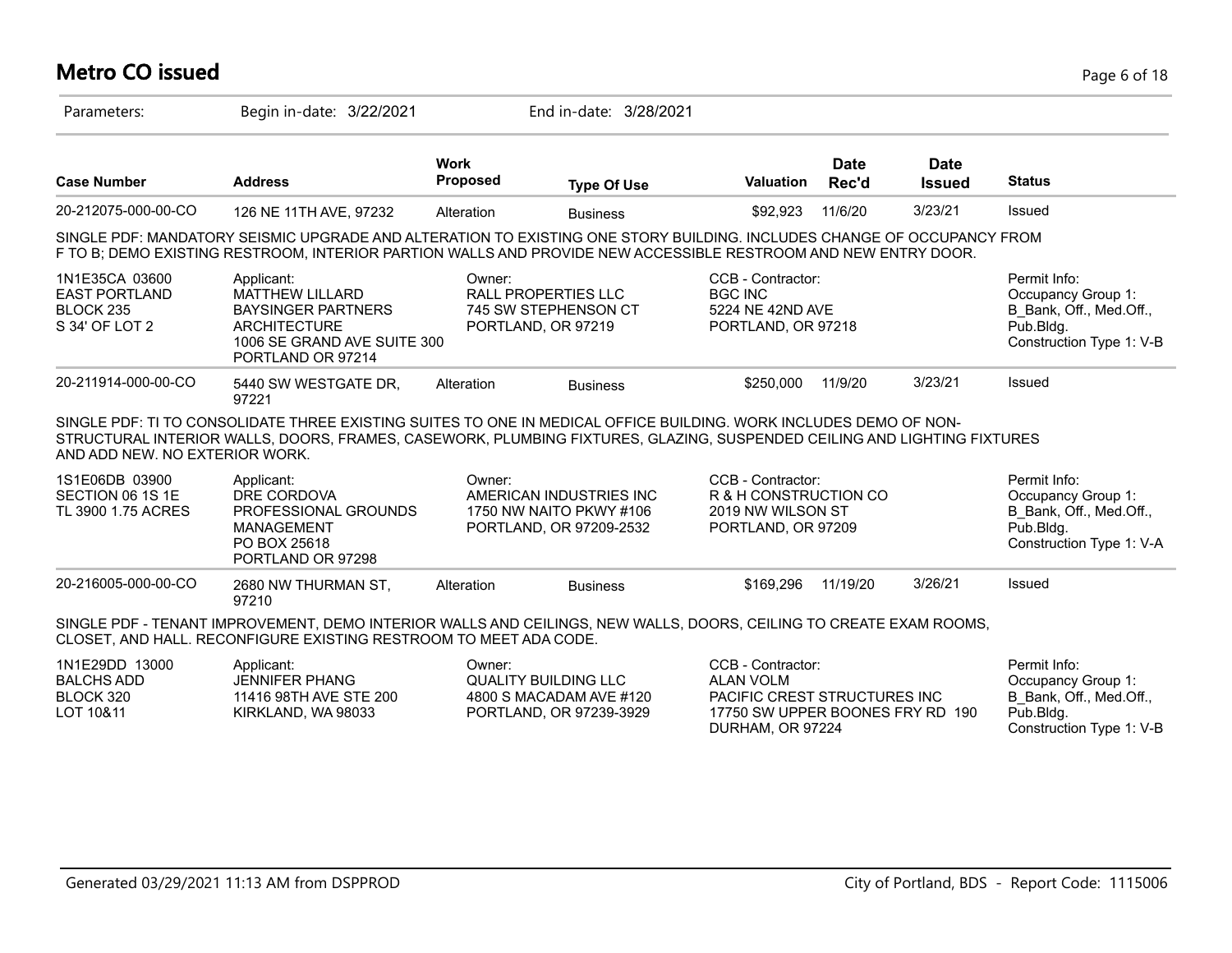### **Metro CO issued** Page 7 of 18

| Parameters:                                                                                           | Begin in-date: 3/22/2021                                                                                                                                                                                                                                                                      |                                                  | End in-date: 3/28/2021                                                         |                                                                                                             |                      |                              |                                                                                                             |
|-------------------------------------------------------------------------------------------------------|-----------------------------------------------------------------------------------------------------------------------------------------------------------------------------------------------------------------------------------------------------------------------------------------------|--------------------------------------------------|--------------------------------------------------------------------------------|-------------------------------------------------------------------------------------------------------------|----------------------|------------------------------|-------------------------------------------------------------------------------------------------------------|
| <b>Case Number</b>                                                                                    | <b>Address</b>                                                                                                                                                                                                                                                                                | <b>Work</b><br>Proposed                          | <b>Type Of Use</b>                                                             | Valuation                                                                                                   | <b>Date</b><br>Rec'd | <b>Date</b><br><b>Issued</b> | <b>Status</b>                                                                                               |
| 20-178475-000-00-CO                                                                                   | 523 SE 9TH AVE, 97214                                                                                                                                                                                                                                                                         | Alteration                                       | <b>Business</b>                                                                | \$91,108                                                                                                    | 8/25/20              | 3/26/21                      | Issued                                                                                                      |
|                                                                                                       | SINGLE PDF - TI AND PARTIAL CHANGE OF OCCUPANCY, DEMO INTERIOR WALLS, NEW WALLS TO CREATE ACCESSIBLE BATHROOM,<br>CONFERENCE ROOM, OFFICE AREAS, KITCHENETTE AND BREAK ROOM ON MAIN LEVEL. EXISTING OFFICE AND STORAGE TO REMAIN ON<br>LOWER LEVEL. RESTRIPE PARKING AND REPLACE ENTRY DOORS. |                                                  |                                                                                |                                                                                                             |                      |                              |                                                                                                             |
| 1S1E02BB 00200<br><b>EAST PORTLAND</b><br>BLOCK 181<br>E 1/2 OF LOT 5<br>S 38.7' OF E 1/2 OF LOT<br>6 | Applicant:<br><b>JORDAN ALLEN</b><br><b>CASEWORK LLC</b><br>2636 NE SANDY BLVD STE B<br>PORTLAND, OR 97232                                                                                                                                                                                    | Owner:<br>DOUBLE HONEY LLC<br>PORTLAND, OR 97227 | 3514 N VANCOUVER AVE #330                                                      | CCB - Contractor:<br><b>GREEN RABBET BUILDERS LLC</b><br>4243 SE ALDER ST<br>PORTLAND, OR 97215             |                      |                              | Permit Info:<br>Occupancy Group 1:<br>B Bank, Off., Med.Off.,<br>$P$ ub.Bldg.<br>Construction Type 1: III-B |
| 18-267134-DFS-01-CO                                                                                   | 107 SE GRAND AVE, 97214                                                                                                                                                                                                                                                                       | Alteration                                       | <b>Business</b>                                                                | \$65,483                                                                                                    | 12/28/20             | 3/24/21                      | Issued                                                                                                      |
|                                                                                                       | SINGLE PDF; DEFERRED SUBMITTAL FOR STOREFRONT GLAZING                                                                                                                                                                                                                                         |                                                  |                                                                                |                                                                                                             |                      |                              |                                                                                                             |
| 1N1E35CC 03300<br><b>EAST PORTLAND</b><br>BLOCK 105<br><b>LOT 1-4</b><br>LOT 5-8 EXC PT IN ST         | Applicant:<br><b>TAYLOR LARSON</b><br>R & H CONSTRUCTION<br>2019 NW WILSON ST<br>PORTLAND OR 97209                                                                                                                                                                                            | Owner:<br><b>PO BOX 726</b>                      | OB PORTLAND PROPERTIES II LLC R & H CONSTRUCTION CO<br>BELLEVUE, WA 98009-0726 | CCB - Contractor:<br>2019 NW WILSON ST<br>PORTLAND, OR 97209                                                |                      |                              |                                                                                                             |
| 20-105975-DFS-04-CO                                                                                   | 4300 NE KILLINGSWORTH<br>ST, 97218                                                                                                                                                                                                                                                            | Alteration                                       | Educational                                                                    | \$204,000                                                                                                   | 3/22/21              | 3/23/21                      | <b>Issued</b>                                                                                               |
|                                                                                                       | DE LA SALLE H.S. - DFS 04 - Glazing systems *** w/19-256420-DFS-01-CO ***                                                                                                                                                                                                                     |                                                  |                                                                                |                                                                                                             |                      |                              |                                                                                                             |
| 1N2E19BB 04000                                                                                        | Applicant:<br>Alex Helm<br>P & C Construction Co.<br>2133 NW York St<br>Portland, OR 97210                                                                                                                                                                                                    | Owner:<br>PORTLAND OREGON<br>5310 NE 42ND AVE    | ST CHARLES CATHOLIC CHURCH<br>PORTLAND, OR 97218-1510                          | CCB - Contractor:<br><b>STEVE BARTELL</b><br>P & C CONSTRUCTION CO<br>2133 NW YORK ST<br>PORTLAND, OR 97210 |                      |                              |                                                                                                             |
| 20-223426-000-00-CO                                                                                   | 1389 SE STARK ST, 97214                                                                                                                                                                                                                                                                       | Alteration                                       | Mercantile                                                                     | \$30,000                                                                                                    | 12/15/20             | 3/22/21                      | Under Inspection                                                                                            |
| ROOM.                                                                                                 | SINGLE PDF: TI FOR NEW TENANT. CHANGE FROM PLANNED OCCUPANCY TO 'M'. INCLUDES NEW PARTITION WALL AND ACCESSIBLE TOILET                                                                                                                                                                        |                                                  |                                                                                |                                                                                                             |                      |                              |                                                                                                             |
| 1N1E35CD 10200                                                                                        | Applicant:<br><b>DARIN BOUSKA</b><br>NW PRECISION DESIGN<br>17407 SW INKSTER DR<br>SHERWOOD, OR 97140                                                                                                                                                                                         | Owner:<br>PORTLAND, OR 97221                     | <b>HOMEROOM APARTMENTS LP</b><br>3662 SW TUNNELWOOD ST                         | CCB - Contractor:<br>BNK CONSTRUCTION INC<br>45 82ND DR STE 53 B<br>GLADSTONE, OR 97027-2562                |                      |                              | Permit Info:<br>Occupancy Group 1:<br>M Store, Service Station<br>Construction Type 1: V-A                  |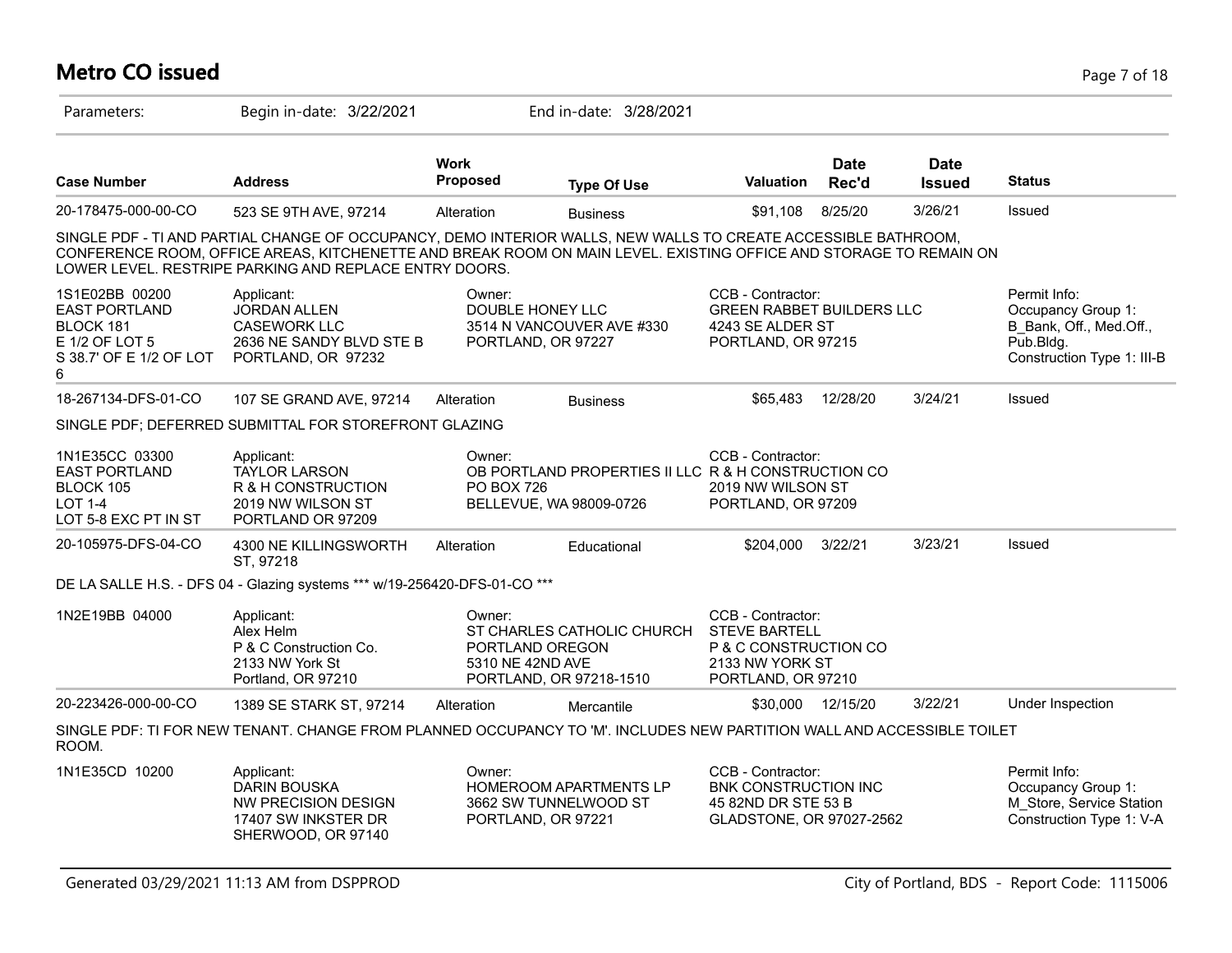#### **Metro CO issued** Page 8 of 18 Parameters: Begin in-date: 3/22/2021 End in-date: 3/28/2021 **Work Case Number Address Proposed Type Of Use Valuation Status Date Rec'd Date Issued** 20-223219-000-00-CO 10251 NE CASCADES PKY - Bldg J, 97220 Alteration Mercantile \$390,000 12/11/20 3/26/21 Issued SINGLE PDF: SHELL TI: REMOVE ALL PREVIOUS TENANT'S CASES, FIXTURES AND SIGNS. DEMO INTERIOR WALLS AND DOORS. REMOVE EXTERIOR STOREFRONT DOORS AND GLASS AND INTALL NEW. CUT OPENING ON EXTERIOR WALL FOR NEW STOREFRONT GLAZING. NO OCCUPANCY ON THIS PERMIT. 1N2E15 00100 Applicant: Applicant: CCB - Contractor: Permit Info: Occupancy Group 1: M\_Store, Service Station Construction Type 1: V-B CCB - Contractor: PAT BRADY WESTERN CONSTRUCTION SERVICES INC A CORP OF WA 2300 E 3RD LOOP SUITE 110 VANCOUVER, WA 98661 Owner: PORT OF PORTLAND PO BOX 3529 PORTLAND, OR 97208-3529 Applicant: PAMELA DEEGAN WESTERN CONSTRUCTION 2300 E 3RD LOOP #110 VANCOUVER WA 98661 19-125243-REV-01-CO 2233 NW 22ND AVE, 97210 Alteration Storage \$15,000 12/9/19 3/22/21 Issued Addition of Wood Shop area (113), Vapor booth, and grinding booth. Legalize an existing full height partition wall. 1N1E28CA 04700 SHERLOCKS ADD **BLOCK 7 TL 4700** Permit Info: Occupancy Group 1: B\_Bank, Off., Med.Off., Pub.Bldg. Construction Type 1: III-B Construction Type 2 (formerly Type 1): III-B CCB - Contractor: NW LEGACY CONTRACTORS LLC 4510 NE 68TH DR VANCOUVER, WA 98661 Owner: HOWATT, LESLIE J TR 1340 SE 107TH AVE #504 PORTLAND, OR 97216 Owner: HOWATT, NINA A TR 1340 SE 107TH AVE #504 PORTLAND, OR 97216 Applicant: DUSTIN JOHNSON CIDA, INC. 15895 SW 72ND AVE, STE 200 PORTLAND OR 97224 20-213918-000-00-CO 12005 N BURGARD RD, 97203 Alteration Storage \$750,000 12/7/20 3/23/21 Issued PDOX PS - INSTALL FOUNDATION AND STRUCTURAL STEEL SUPPORT FOR REPLACEMENT EQUIPMENT INSIDE AND ADJACENT TO EXISTING BUILDING FOR MIXED METAL RECOVERY SYSTEM FOR RECYCLED METALS. WORK INCLUDES CONCRETE FOUNDATIONS AND STRUCTURAL STEEL SUPPORT FOR EQUIPMENT, EQUIPMENT MAINTENANCE ACCESS, AND ELECTRICAL ROOMS. 2N1W35D 00700 SECTION 35 2N 1W TL 700 25.29 ACRES LAND & IMPS SEE R646209 (R971350469) FOR MACH & EQUIP DEFERRED ADDITIONAL TAX LIABILITY Permit Info: Occupancy Group 1: F-2\_Industrial Plant - Factory, Low Hazard Construction Type 1: II-B CCB - Contractor: TAPIO CONSTRUCTION INC 11811 C NE 72ND AVE VANCOUVER, WA 98686 Owner: NORTHWEST PIPE CO 201 NE PARK PLAZA DR STE 100 VANCOUVER, WA 98684 Applicant: RYAN PICKREL FASTER PERMITS 2000 SW 1ST AVE #420 PORTLAND OR 97201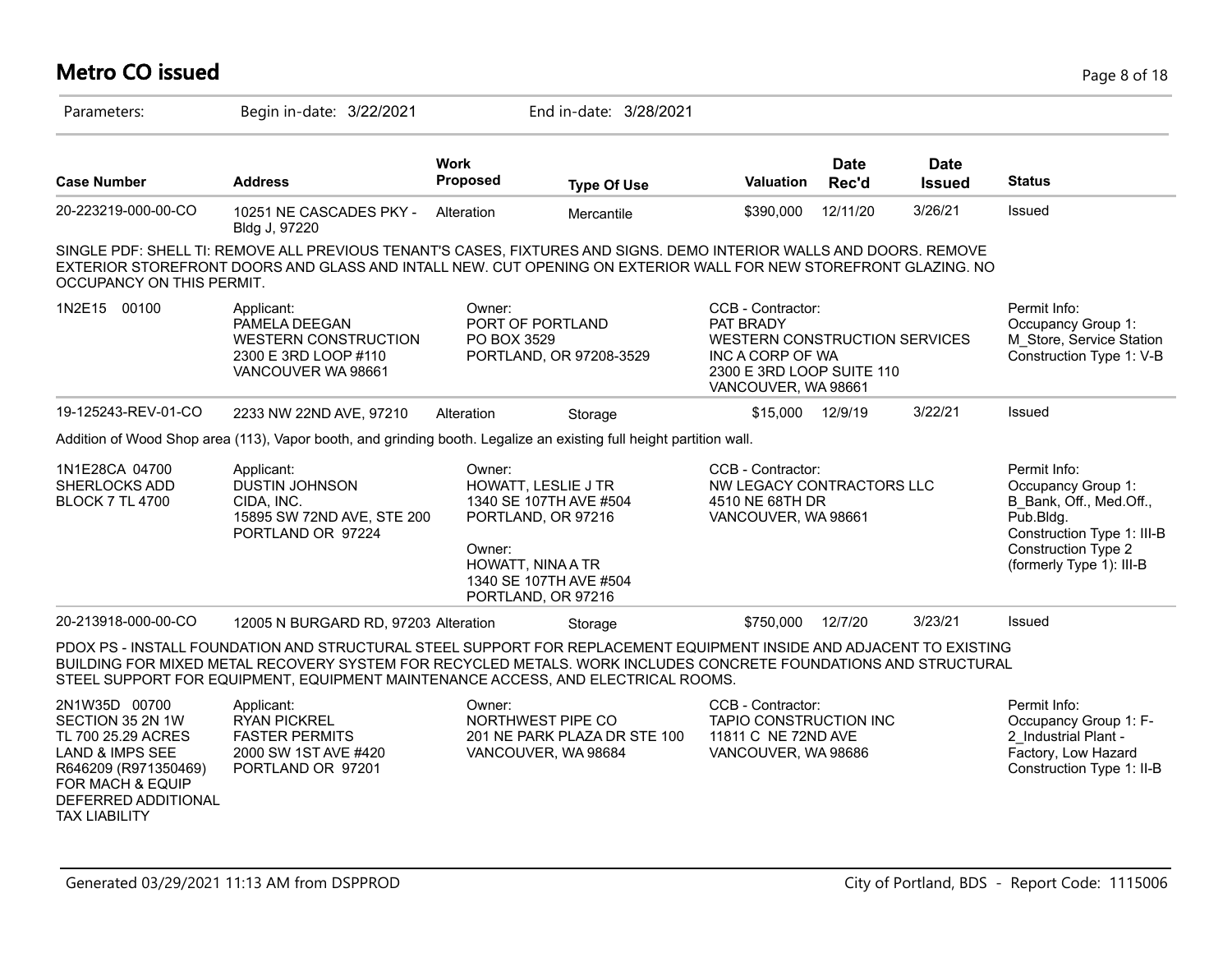# **Metro CO issued** Page 9 of 18

| Parameters:                                                                                                   | Begin in-date: 3/22/2021                                                                                                                                                                                                                            |                                | End in-date: 3/28/2021                                                       |                                                                                                                       |                      |                              |                                                                                                                  |
|---------------------------------------------------------------------------------------------------------------|-----------------------------------------------------------------------------------------------------------------------------------------------------------------------------------------------------------------------------------------------------|--------------------------------|------------------------------------------------------------------------------|-----------------------------------------------------------------------------------------------------------------------|----------------------|------------------------------|------------------------------------------------------------------------------------------------------------------|
| <b>Case Number</b>                                                                                            | <b>Address</b>                                                                                                                                                                                                                                      | <b>Work</b><br><b>Proposed</b> | <b>Type Of Use</b>                                                           | <b>Valuation</b>                                                                                                      | <b>Date</b><br>Rec'd | <b>Date</b><br><b>Issued</b> | <b>Status</b>                                                                                                    |
| 21-007369-000-00-CO                                                                                           | 126 SW 2ND AVE, 97204                                                                                                                                                                                                                               | Alteration                     | Utility                                                                      | \$30,000                                                                                                              | 1/29/21              | 3/23/21                      | Issued                                                                                                           |
|                                                                                                               | SINGLE PDF - PERSONAL WIRELESS SERVICE FACILITY - WIRELESS ROOFTOP - APPLICATION #3 - REMOVE: (9) ANTENNAS, (15) RRUS.<br>RELOCATE: (6) RRUS. INSTALL: (3) ANTENNAS, (9) RRUS, (2) UNISTRUT FRAMES.                                                 |                                |                                                                              |                                                                                                                       |                      |                              |                                                                                                                  |
| 1N1E34CD 02100<br><b>PORTLAND</b><br>BLOCK 28<br>LOT 5&6<br>HISTORIC PROPERTY,<br>POTENTIAL ADDITIONAL<br>TAX | Applicant:<br><b>COURTNEE GOMEZ</b><br><b>SMARTLINK</b><br>3612 SE 168TH AVE<br>VANCOUVER, WA 98683                                                                                                                                                 | Owner:                         | PINE STREET MARKET LLC<br>126 SW 2ND AVE #101<br>PORTLAND, OR 97204-3550     | CCB - Contractor:<br><b>D &amp; R COMMUNICATIONS INC</b><br><b>80 SW CHEHALIS AVE</b><br>CHEHALIS, WA 98532           |                      |                              |                                                                                                                  |
| 21-017867-000-00-CO                                                                                           | 6500 S MACADAM AVE, 97239 Alteration                                                                                                                                                                                                                |                                | Utility                                                                      | \$20,000 2/24/21                                                                                                      |                      | 3/23/21                      | Issued                                                                                                           |
|                                                                                                               | SINGLE PDF - PERSONAL WIRELESS SERVICE FACILITY - WIRELESS ROOFTOP - APPLICATION #3 - REMOVE: (3) ANTENNAS, (6) TMAS. INSTALL:<br>(3) ANTENNAS, (3) RRHS. REMOVE (1) COMPACT CABINET. INSTALL (1) 5G GROWTH KIT.                                    |                                |                                                                              |                                                                                                                       |                      |                              |                                                                                                                  |
| 1S1E15DC 00400<br>SOUTHERN PORTLAND<br>BLOCK 6<br>LOT 9-18 TL 400                                             | Applicant:<br><b>COURTNEE GOMEZ</b><br><b>SMARTLINK</b><br>3612 SE 168TH AVE<br>VANCOUVER, WA 98683                                                                                                                                                 | Owner:                         | WESTON INVESTMENT CO LLC<br>2154 NE BROADWAY #200<br>PORTLAND, OR 97232-1561 | CCB - Contractor:<br>Patrick Rynearson<br>CAPSTONE SOLUTIONS INC<br>8195 166TH AVE NE, SUITE 100<br>REDMOND, WA 98052 |                      |                              |                                                                                                                  |
| 21-007626-000-00-CO                                                                                           | 10351 NW THOMPSON RD,<br>97229                                                                                                                                                                                                                      | Alteration                     | Utility                                                                      | \$25,000 1/27/21                                                                                                      |                      | 3/23/21                      | Issued                                                                                                           |
|                                                                                                               | SINGLE PDF - PERSONAL WIRELESS SERVICE FACILITY - WIRELESS TOWER - APPLICATION #3 - REMOVE: (6) ANTENNAS, (3) RRUS, AND (1) DC6<br>SQUID. INSTALL: (6) ANTENNAS, (4) RRUS, (1) DC9 SQUID. ROTATE BETA AND GAMMA SECTOR FRAMES TO ALLEVIATE SKEWING. |                                |                                                                              |                                                                                                                       |                      |                              |                                                                                                                  |
| 1N1W26BB 02600<br>SECTION 26 1N 1W<br>TL 2600 3.44 ACRES                                                      | Applicant:<br>COURTNEE GOMEZ<br><b>SMARTLINK</b><br>3612 SE 168TH AVE<br>VANCOUVER, WA 98683                                                                                                                                                        | Owner:                         | BEAVERTON SCHOOL DIST NO 48<br>16550 SW MERLO RD<br>BEAVERTON, OR 97006-5152 | CCB - Contractor:<br><b>ERICSSON INC</b><br>6300 LEGACY DR<br>PLANO, TX 45024                                         |                      |                              |                                                                                                                  |
| 16-139473-DFS-10-CO                                                                                           | SW JEFFERSON ST, 97201                                                                                                                                                                                                                              | Alteration                     | Utility                                                                      | \$40,106 3/22/21                                                                                                      |                      | 3/22/21                      | Issued                                                                                                           |
|                                                                                                               | Wash Park Res 3 & Gate House 3 - DFS-10 - Guardrails, handrails, sump rails, ladders                                                                                                                                                                |                                |                                                                              |                                                                                                                       |                      |                              |                                                                                                                  |
| 1N1E33C 00300<br>SECTION 33 1N 1E<br>TL 300 20.71 ACRES                                                       | Applicant:<br><b>BRAD MEYER</b><br><b>CARR CONSTRUCTION</b><br>2718 S WATER AVE<br>PORTLAND OR 97201                                                                                                                                                | Owner:                         | PORTLAND CITY OF<br>1120 SW 5TH AVE #405<br>PORTLAND, OR 97204-1912          | CCB - Contractor:<br>HOFFMAN CONSTRUCTION COMPANY<br>OF OREGON<br>805 SW BROADWAY SUITE 2100<br>PORTLAND, OR 97205    |                      |                              | Permit Info:<br>Occupancy Group 1: F-<br>1 Industrial Plant -<br>Factory, Mod.Hazard<br>Construction Type 1: I-A |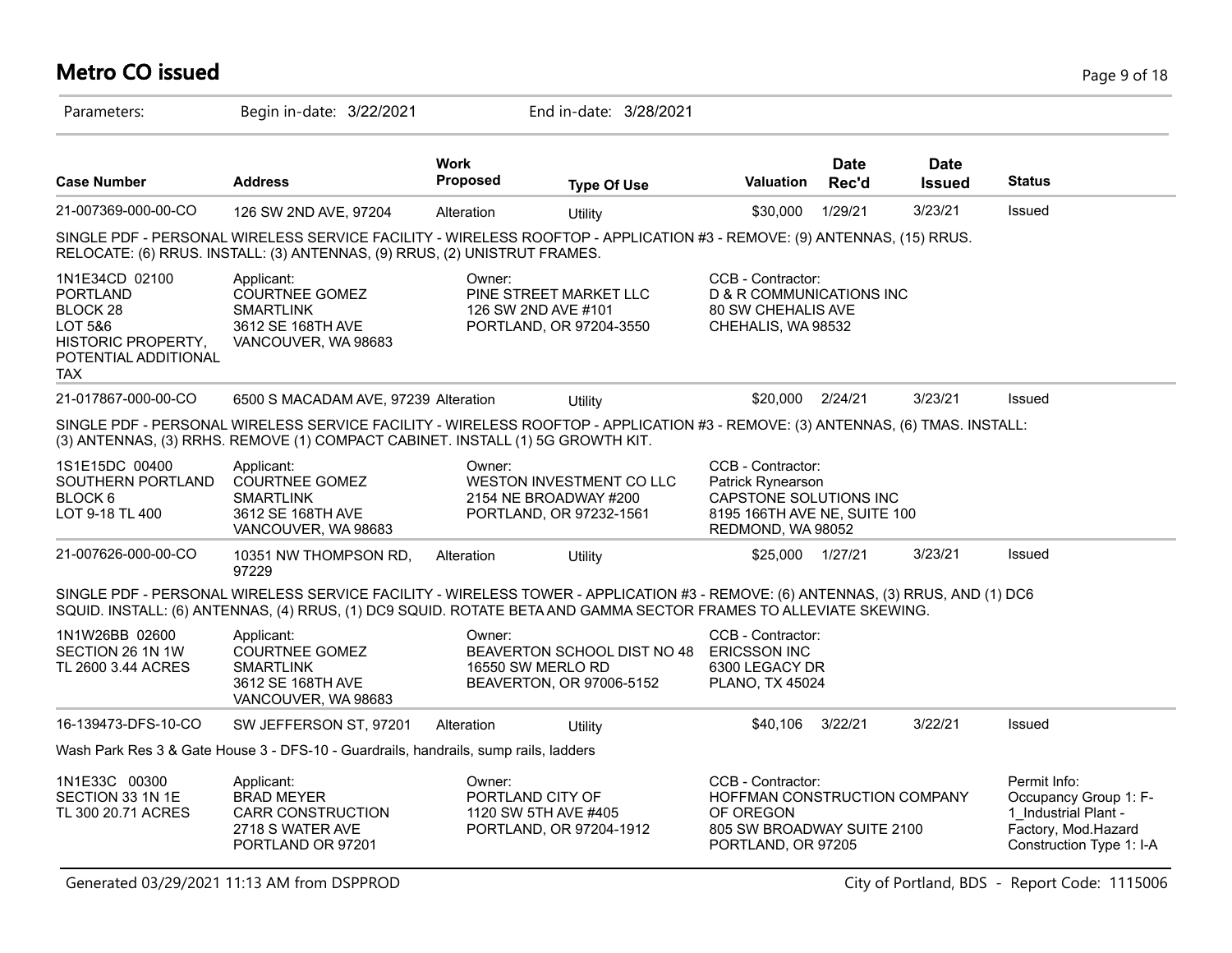## **Metro CO issued** Page 10 of 18

| Parameters:                                                                                                        | Begin in-date: 3/22/2021                                                                                                                                                                                                                                                                                                                                                                                                                                                                                                                                                           |                                                      | End in-date: 3/28/2021                                                                 |                                                                                                                          |                      |                              |                                                              |
|--------------------------------------------------------------------------------------------------------------------|------------------------------------------------------------------------------------------------------------------------------------------------------------------------------------------------------------------------------------------------------------------------------------------------------------------------------------------------------------------------------------------------------------------------------------------------------------------------------------------------------------------------------------------------------------------------------------|------------------------------------------------------|----------------------------------------------------------------------------------------|--------------------------------------------------------------------------------------------------------------------------|----------------------|------------------------------|--------------------------------------------------------------|
| <b>Case Number</b>                                                                                                 | <b>Address</b>                                                                                                                                                                                                                                                                                                                                                                                                                                                                                                                                                                     | <b>Work</b><br><b>Proposed</b>                       | <b>Type Of Use</b>                                                                     | <b>Valuation</b>                                                                                                         | <b>Date</b><br>Rec'd | <b>Date</b><br><b>Issued</b> | <b>Status</b>                                                |
| 20-224923-000-00-CO                                                                                                | 5516 SW BARNES RD, 97221 Alteration                                                                                                                                                                                                                                                                                                                                                                                                                                                                                                                                                |                                                      | Utility                                                                                | \$15,000                                                                                                                 | 12/17/20             | 3/25/21                      | Issued                                                       |
|                                                                                                                    | SINGLE PDF - PERSONAL WIRELESS SERVICE FACILITY - WIRELESS TOWER - APPLICATION #3 - MODIFICATION TO ANTENNA ARRAY: REMOVE (1)<br>ET-X-UW-68-14-65-18-IR-AT-RA ANTENNA & REPLACE W/ (1) COMMSCOPE-NNHH-65B-R4 ANTENNA. REMOVE (1) 742-264 ANTENNA & (1)<br>RRH2X40W 7L RRH & (1) TMA. RELOCATE (1) 742-264 ANTENNA & (1) TMA. INSTALL (1) COMMSCOPE-NNH-65B-R4 ANTENNA, (1) AIRSCALE RRH<br>4T4R B12/14 320W AHLBA RRUS & (1) AIRSCALE RRH 4T4R B5 160W AHCA RRUS. MODIFICATION TO EQUIPMENT ENCLOSURE: INSTALL 5G<br>GROWTH KITIN (E) FSM4 WITH (1) ASIK & (1) ABIL IN SUBRACK C2. |                                                      |                                                                                        |                                                                                                                          |                      |                              |                                                              |
| 1S1E06 00500<br>SECTION 06 1S 1E<br>TL 500 21.81 ACRES SEE SMARTLINK GROUP<br><b>SUB R326926</b><br>(R991060851)   | Applicant:<br><b>BRYSON BURGHARDT</b><br>11232 120TH AVE NE, SUITE 204<br>KIRKLAND, WA 98033                                                                                                                                                                                                                                                                                                                                                                                                                                                                                       | Owner:<br><b>IRVING, TX 75062</b>                    | NEXSTAR BROADCASTING INC<br>545 E JOHN CARPENTER FWY #700 LEGACY WIRELESS SERVICES INC | CCB - Contractor:<br>Sen Galindo<br>15580 SE FOR MOR CT<br>CLACKAMAS, OR 97015                                           |                      |                              |                                                              |
| 20-221993-000-00-CO                                                                                                | 314 NW 5TH AVE, 97209                                                                                                                                                                                                                                                                                                                                                                                                                                                                                                                                                              | Alteration                                           | Utility                                                                                | \$20,000                                                                                                                 | 12/10/20             | 3/25/21                      | Issued                                                       |
|                                                                                                                    | SINGLE PDF - PERSONAL WIRELESS SERVICE FACILITY - APPLICATION #3 - WIRELESS ROOFTOP - REPLACE 6 ANTENNAS, REPLACE 6 RRUS,<br>REMOVE 3 TMAS, INSTALL 9 FIBER JUMPERS, REMOVE COAX CABLES, REMOVE 1 CABINET, REMOVE 1 EQUIPMENT RACK, INSTALL ONE 19-INCH<br>EQUIPMENT RACK AND ONE 23-INCH EQUIPMENT RACK.                                                                                                                                                                                                                                                                          |                                                      |                                                                                        |                                                                                                                          |                      |                              |                                                              |
| 1N1E34CA 03000<br><b>COUCHS ADD</b><br>BLOCK 35<br>LOT 2&3<br>POTENTIAL ADDITIONAL REDMOND, OR 97756<br><b>TAX</b> | Applicant:<br><b>ANNIE WYMER</b><br><b>T-MOBILE WEST LLC</b><br>1890 MURRELET DR                                                                                                                                                                                                                                                                                                                                                                                                                                                                                                   | Owner:<br>333 NW 9TH AVE #1504<br>PORTLAND, OR 97209 | 5TH AVE COMMONS LLC ET AL                                                              | CCB - Contractor:<br>Sen Galindo<br>LEGACY WIRELESS SERVICES INC<br>15580 SE FOR MOR CT<br>CLACKAMAS, OR 97015           |                      |                              |                                                              |
| Total # of CO Alteration permits issued: 31                                                                        |                                                                                                                                                                                                                                                                                                                                                                                                                                                                                                                                                                                    |                                                      |                                                                                        |                                                                                                                          |                      |                              | Total valuation of CO Alteration permits issued: \$3,102,538 |
| 21-017062-000-00-CO                                                                                                | 1871 N FLINT AVE, 97227                                                                                                                                                                                                                                                                                                                                                                                                                                                                                                                                                            | <b>Demolition</b>                                    | <b>Business</b>                                                                        | \$28,700                                                                                                                 | 2/23/21              | 3/26/21                      | Issued                                                       |
|                                                                                                                    | ANALOG Demo - Demolition of a single story commercial building (Building A) with an attached garage (Building B) & a detached garage (Building C 21-<br>017395) in preparation for new 7 story apartment building under 20-188519-CO                                                                                                                                                                                                                                                                                                                                               |                                                      |                                                                                        |                                                                                                                          |                      |                              |                                                              |
| 1N1E27DC 03100                                                                                                     | Applicant:<br><b>BORIS KRATZENBERG</b><br><b>WORKS PROGRESS</b><br><b>ARCHITECTURE</b><br>811 SE STARK STREET<br>PORTLAND OR 97214<br><b>USA</b>                                                                                                                                                                                                                                                                                                                                                                                                                                   | Owner:<br>1835 N FLINT LLC<br>PORTLAND OR 97232      | 2222 NE OREGON ST STE 208                                                              | CCB - Contractor:<br><b>JUD SCHAEFER</b><br>R & H RESIDENTIAL CONSTRUCTION CO<br>2019 NW WILSON ST<br>PORTLAND, OR 97209 |                      |                              |                                                              |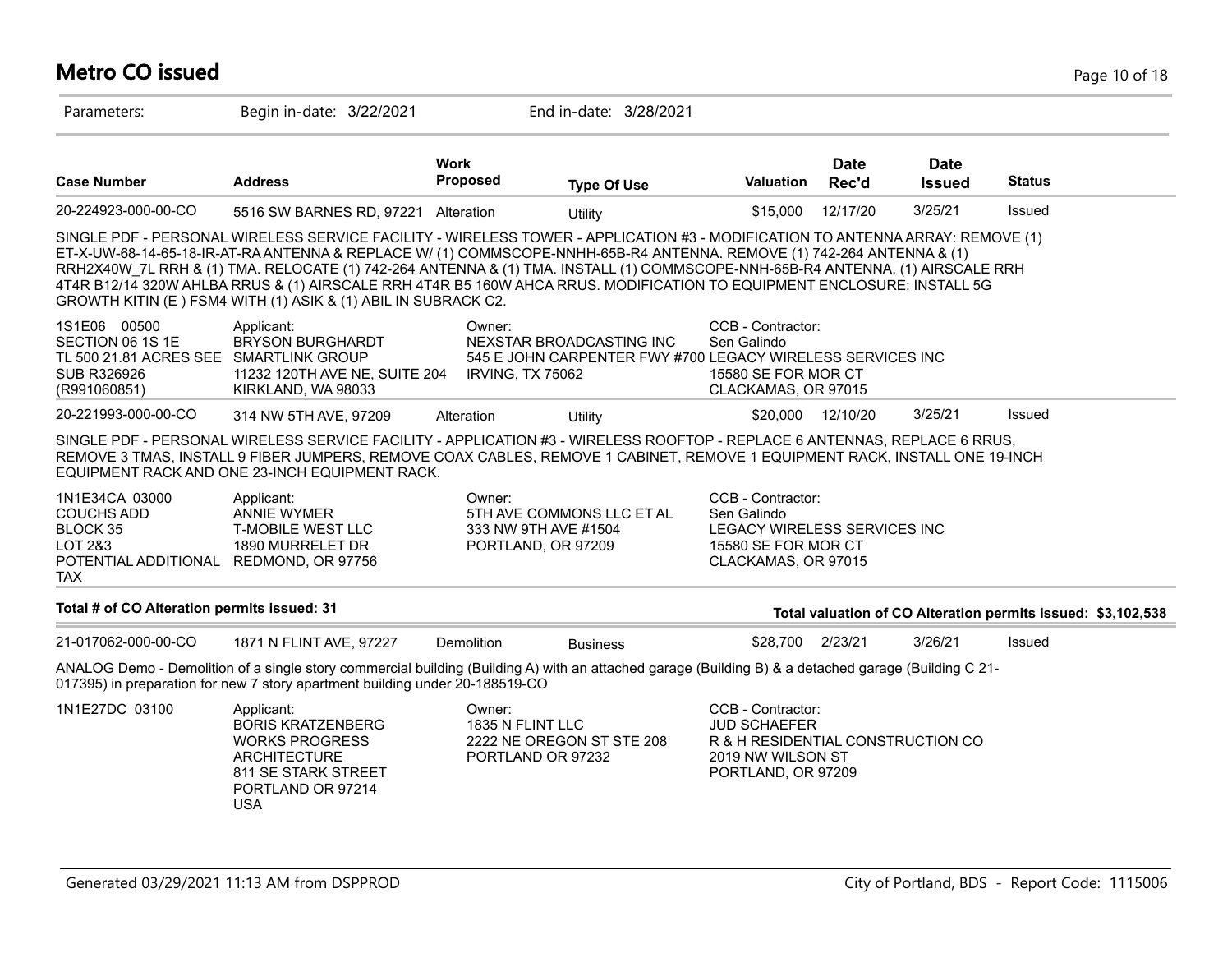| <b>Metro CO issued</b>                                                             |                                                                                                                                                                                                                                         |                                                        |                                                        |                                                                                                                                    |                      |                              | Page 11 of 18                                                                                                                                        |
|------------------------------------------------------------------------------------|-----------------------------------------------------------------------------------------------------------------------------------------------------------------------------------------------------------------------------------------|--------------------------------------------------------|--------------------------------------------------------|------------------------------------------------------------------------------------------------------------------------------------|----------------------|------------------------------|------------------------------------------------------------------------------------------------------------------------------------------------------|
| Parameters:                                                                        | Begin in-date: 3/22/2021                                                                                                                                                                                                                |                                                        | End in-date: 3/28/2021                                 |                                                                                                                                    |                      |                              |                                                                                                                                                      |
| <b>Case Number</b>                                                                 | <b>Address</b>                                                                                                                                                                                                                          | <b>Work</b><br><b>Proposed</b>                         | <b>Type Of Use</b>                                     | <b>Valuation</b>                                                                                                                   | <b>Date</b><br>Rec'd | <b>Date</b><br><b>Issued</b> | <b>Status</b>                                                                                                                                        |
| 21-017395-000-00-CO                                                                | 1871 N FLINT AVE, 97227                                                                                                                                                                                                                 | Demolition                                             | <b>Business</b>                                        | \$1                                                                                                                                | 3/26/21              | 3/26/21                      | Issued                                                                                                                                               |
| building under 20-188519-CO                                                        | ANALOG DEMO BLDG C - Demolition of the detached building C. Review w. 21-017062-CO demo of building A/B. Demo in preparation for 7-story apartment                                                                                      |                                                        |                                                        |                                                                                                                                    |                      |                              |                                                                                                                                                      |
| 1N1E27DC 03100                                                                     | Applicant:<br><b>BORIS KRATZENBERG</b><br><b>WORKS PROGRESS</b><br><b>ARCHITECTURE</b><br>811 SE STARK STREET<br>PORTLAND OR 97214<br><b>USA</b>                                                                                        | Owner:<br><b>MICHAEL NYLAND</b><br>WEST LINN, OR 97068 | 23737 SW STAFFORD HILL DR                              | CCB - Contractor:<br><b>JUD SCHAEFER</b><br>R & H RESIDENTIAL CONSTRUCTION CO<br>2019 NW WILSON ST<br>PORTLAND, OR 97209           |                      |                              |                                                                                                                                                      |
| 20-201699-000-00-CO                                                                | 546 NE 12TH AVE, 97232                                                                                                                                                                                                                  | <b>Demolition</b>                                      | Educational                                            | \$350,000                                                                                                                          | 10/16/20             | 3/23/21                      | <b>Issued</b>                                                                                                                                        |
| Benson Modernization - Demo auto shop building                                     |                                                                                                                                                                                                                                         |                                                        |                                                        |                                                                                                                                    |                      |                              |                                                                                                                                                      |
| 1N1E35BD 01400<br><b>HOLLADAYS ADD</b><br><b>BLOCK 145-</b><br>148&165&166 TL 1400 | Applicant:<br>Sharon Nobbe<br>PPS Benson Modernization /<br>Bassetti Arch<br>PORTLAND OR<br>USA                                                                                                                                         | Owner:<br>PO BOX 3107                                  | <b>SCHOOL DISTRICT NO 1</b><br>PORTLAND, OR 97208-3107 | CCB - Contractor:<br><b>MICHAEL CARRIGG</b><br>ANDERSEN CONSTRUCTION COMPANY<br>OF OREGON LLC<br>PO BOX 6712<br>PORTLAND, OR 97228 |                      |                              |                                                                                                                                                      |
| Total # of CO Demolition permits issued: 3                                         |                                                                                                                                                                                                                                         |                                                        |                                                        |                                                                                                                                    |                      |                              | Total valuation of CO Demolition permits issued: \$378,701                                                                                           |
| 20-145382-REV-02-CO                                                                | 11560 SE DIVISION ST, 97266 New Construction                                                                                                                                                                                            |                                                        | Apartments/Condos<br>(3 or more units)                 | \$0                                                                                                                                | 3/22/21              | 3/22/21                      | Issued                                                                                                                                               |
|                                                                                    | LARGE DIVISION - REV-02 - Revise the mechanical well roof framing (assembly M6) from engineered I-joists to a manufactured truss for structural support<br>and replace 3 layers Type X gypsum board with 1 layer of Type C gypsum board |                                                        |                                                        |                                                                                                                                    |                      |                              |                                                                                                                                                      |
| 1S2E10AB 00300                                                                     | Applicant:<br><b>SUZANNE ZUNIGA</b><br>PORTLAND HOUSING BUREAU<br>421 SW 6TH AVENUE, SUITE 500<br>PORTLAND OR 97204<br>Applicant:<br>Joseph Merrill<br>Ankrom Moisan<br>38 NW Davis Street, Ste 300<br>Portland OR 97209                | Owner:<br>IRVINE, CA 92612-1097                        | 115TH STREET HOUSING LP<br>18201 VON KARMAN AVE #900   | CCB - Contractor:<br><b>TOM MITCHELL</b><br>WALSH CONSTRUCTION CO OREGON<br>2905 SW 1ST AVE<br>PORTLAND, OR 97201-4705             |                      |                              | Permit Info:<br>Occupancy Group 1: R-<br>2_Residential Multi-<br>family<br>Construction Type 1: V-A<br>Construction Type 2<br>(formerly Type 1): V-A |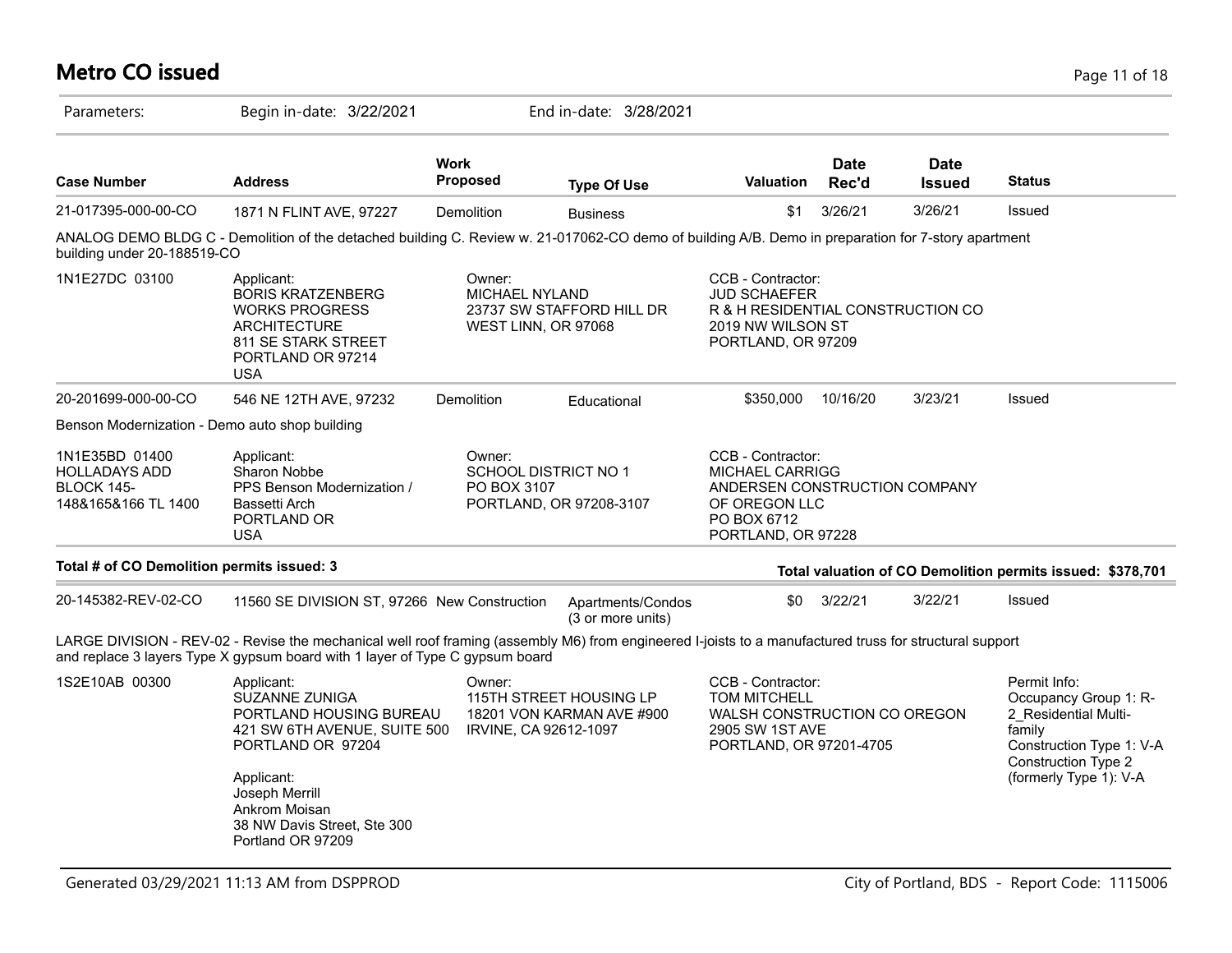| <b>Metro CO issued</b>                                         |                                                                                                                                                                     |                                                                                |                                        |                                                                                                                             |                      |                              |               | Page 12 of 18 |
|----------------------------------------------------------------|---------------------------------------------------------------------------------------------------------------------------------------------------------------------|--------------------------------------------------------------------------------|----------------------------------------|-----------------------------------------------------------------------------------------------------------------------------|----------------------|------------------------------|---------------|---------------|
| Parameters:                                                    | Begin in-date: 3/22/2021                                                                                                                                            |                                                                                | End in-date: 3/28/2021                 |                                                                                                                             |                      |                              |               |               |
| <b>Case Number</b>                                             | <b>Address</b>                                                                                                                                                      | <b>Work</b><br><b>Proposed</b>                                                 | <b>Type Of Use</b>                     | <b>Valuation</b>                                                                                                            | <b>Date</b><br>Rec'd | <b>Date</b><br><b>Issued</b> | <b>Status</b> |               |
| 18-209390-REV-03-CO                                            | 3883 SW MOODY AVE, 97201 New Construction                                                                                                                           |                                                                                | Apartments/Condos<br>(3 or more units) | \$0                                                                                                                         | 3/24/21              | 3/26/21                      | Issued        |               |
| requested by the Contractor for constructability.              | REV 03 - Revision to detail of interior load bearing wall to eliminate beam at floor/ceiling assembly and extend the wall to be full height. This revision is being |                                                                                |                                        |                                                                                                                             |                      |                              |               |               |
| 1S1E10CA 00400                                                 | Applicant:<br>Lori Obeyesekere<br>HLR, Inc.<br>14881 Quorum Drive<br>Dallas, TX 75254                                                                               | Owner:<br><b>OWNER LLC</b><br>3012 FAIRMOUNT ST #100<br>DALLAS, TX 75201-1210  | ALAMO MANHATTAN BLOCK 40               | CCB - Contractor:<br>MICHAEL CARRIGG<br>ANDERSEN CONSTRUCTION COMPANY<br>OF OREGON LLC<br>PO BOX 6712<br>PORTLAND, OR 97228 |                      |                              |               |               |
| 17-156297-DFS-19-CO                                            | 2045 SW RIVER PKY, 97201                                                                                                                                            | New Construction                                                               | Apartments/Condos<br>(3 or more units) | \$20,000                                                                                                                    | 3/24/21              | 3/24/21                      | Issued        |               |
|                                                                | PHB - BRIDGE HOUSING WEST TOWER - DFS 19 - Roof Guardrail                                                                                                           |                                                                                |                                        |                                                                                                                             |                      |                              |               |               |
| 1S1E03CD 00800                                                 | Applicant:<br>Han-Mei Chiang<br><b>Hoffman Construction</b><br>PORTLAND OR<br><b>USA</b>                                                                            | Owner:<br><b>CITY OF PORTLAND</b><br>421 SW 6TH AVE #500<br>PORTLAND, OR 97204 |                                        | CCB - Contractor:<br>HOFFMAN CONSTRUCTION COMPANY<br>OF OREGON<br>805 SW BROADWAY SUITE 2100<br>PORTLAND, OR 97205          |                      |                              |               |               |
| 18-226906-DFS-05-CO                                            | 1825 N ROSA PARKS WAY,<br>97217                                                                                                                                     | New Construction                                                               | Apartments/Condos<br>(3 or more units) | \$5,000 2/5/21                                                                                                              |                      | 3/24/21                      | Issued        |               |
| SINGLE PDF - DFS FOR STOREFRONT.                               |                                                                                                                                                                     |                                                                                |                                        |                                                                                                                             |                      |                              |               |               |
| 1N1E16AD 14500<br><b>WILBURTON</b><br>BLOCK 4<br><b>LOT 12</b> | Applicant:<br>NATHAN ARNOLD<br><b>FASTER PERMITS</b><br>2000 SW 1ST AVE #420<br>PORTLAND OR 97201                                                                   | Owner:<br>931 SW KING AVE<br>PORTLAND, OR 97205                                | 1825 ROSA ROWHOUSES LLC                |                                                                                                                             |                      |                              |               |               |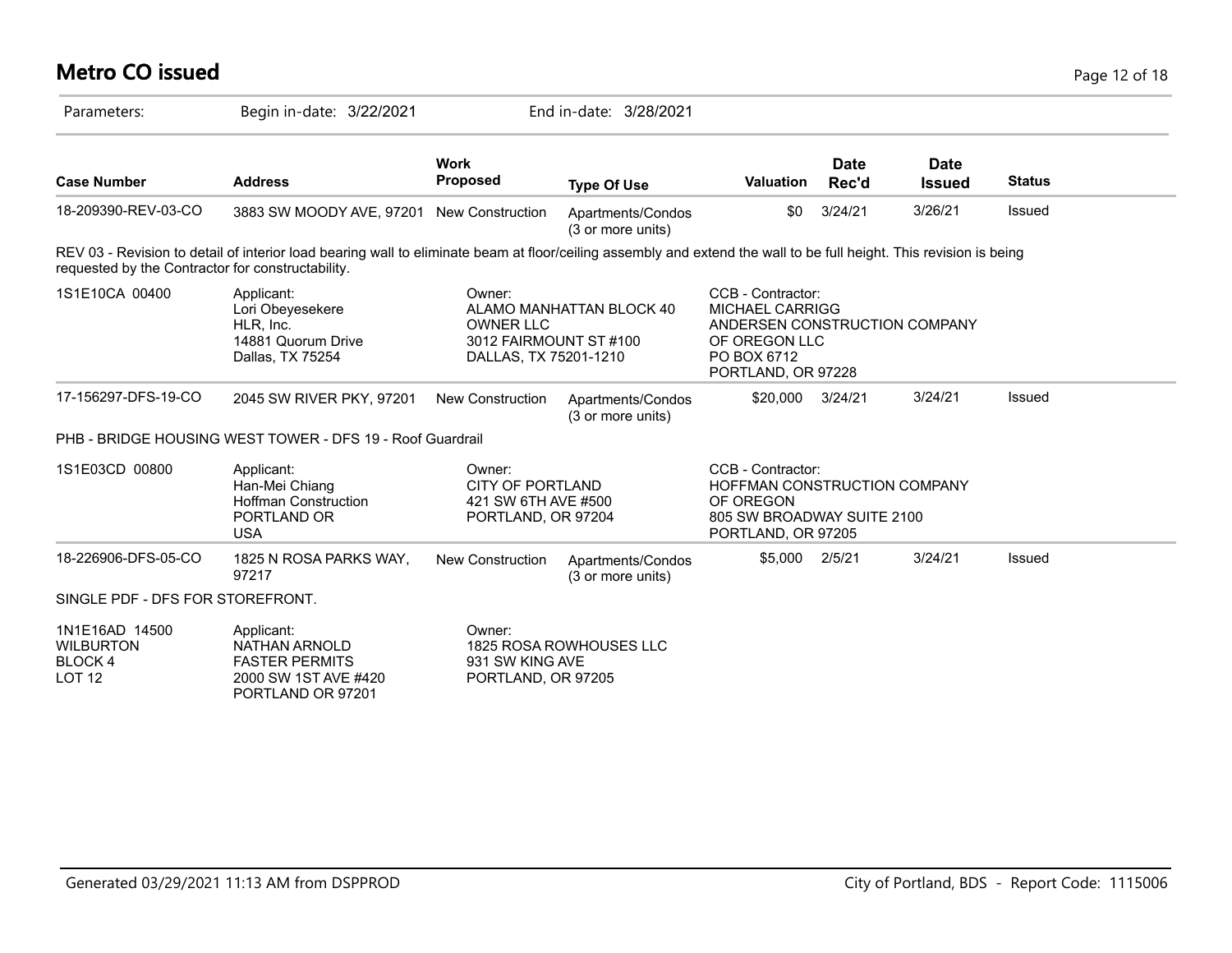# **Metro CO issued** Page 13 of 18

| Parameters:         | Begin in-date: 3/22/2021                                                                                                  |                                                                               | End in-date: 3/28/2021                              |                                                                                                                                    |                      |                              |               |
|---------------------|---------------------------------------------------------------------------------------------------------------------------|-------------------------------------------------------------------------------|-----------------------------------------------------|------------------------------------------------------------------------------------------------------------------------------------|----------------------|------------------------------|---------------|
| <b>Case Number</b>  | <b>Address</b>                                                                                                            | <b>Work</b><br><b>Proposed</b>                                                | <b>Type Of Use</b>                                  | <b>Valuation</b>                                                                                                                   | <b>Date</b><br>Rec'd | <b>Date</b><br><b>Issued</b> | <b>Status</b> |
| 19-106743-DFS-17-CO | 1725 SW SALMON ST, 97205 New Construction                                                                                 |                                                                               | Apartments/Condos<br>(3 or more units)              | \$50,000                                                                                                                           | 3/25/21              | 3/26/21                      | Issued        |
|                     | 18S - DFS 17 - Seismic bracing for suspended electrical systems                                                           |                                                                               |                                                     |                                                                                                                                    |                      |                              |               |
| 1N1E33DC 05700      | Applicant:<br><b>HANNAH JENKINS</b><br>HOFFMAN CONSTRUCTION<br>805 SW BROADWAY<br><b>SUITE 2100</b><br>PORTLAND, OR 97205 | Owner:<br>CI-GS PORTLAND LLC<br>465 MEETING ST #500                           | CHARLESTON, SC 29403-4832                           | CCB - Contractor:<br>HOFFMAN CONSTRUCTION COMPANY<br>OF OREGON<br>805 SW BROADWAY SUITE 2100<br>PORTLAND, OR 97205                 |                      |                              |               |
| 19-106186-DFS-13-CO | 1510 SW ALDER ST, 97205                                                                                                   | <b>New Construction</b>                                                       | Apartments/Condos<br>(3 or more units)              | \$20,000                                                                                                                           | 3/5/21               | 3/24/21                      | Issued        |
|                     | ART Tower - DFS 13 - Electrical seismic attachment                                                                        |                                                                               |                                                     |                                                                                                                                    |                      |                              |               |
| 1N1E33DC 01700      | Applicant:<br><b>MIKE COYLE</b><br><b>FASTER PERMITS</b><br>2000 SW 1ST AVE, STE 420<br>PORTLAND, OR 97201                | Owner:<br>220 NW 8TH AVE                                                      | REEP-WP ART TOWER JV LLC<br>PORTLAND, OR 97209-3503 | CCB - Contractor:<br><b>MICHAEL CARRIGG</b><br>ANDERSEN CONSTRUCTION COMPANY<br>OF OREGON LLC<br>PO BOX 6712<br>PORTLAND, OR 97228 |                      |                              |               |
| 18-209390-REV-04-CO | 3883 SW MOODY AVE, 97201 New Construction                                                                                 |                                                                               | Apartments/Condos<br>(3 or more units)              | \$0                                                                                                                                | 3/22/21              | 3/22/21                      | Issued        |
|                     | REV 04 - Revision to roof truss detail per coordination with inspector on site.                                           |                                                                               |                                                     |                                                                                                                                    |                      |                              |               |
| 1S1E10CA 00400      | Applicant:<br>Lori Obeyesekere<br>HLR, Inc.<br>14881 Quorum Drive<br>Dallas, TX 75254                                     | Owner:<br><b>OWNER LLC</b><br>3012 FAIRMOUNT ST #100<br>DALLAS, TX 75201-1210 | ALAMO MANHATTAN BLOCK 40                            | CCB - Contractor:<br><b>MICHAEL CARRIGG</b><br>ANDERSEN CONSTRUCTION COMPANY<br>OF OREGON LLC<br>PO BOX 6712<br>PORTLAND, OR 97228 |                      |                              |               |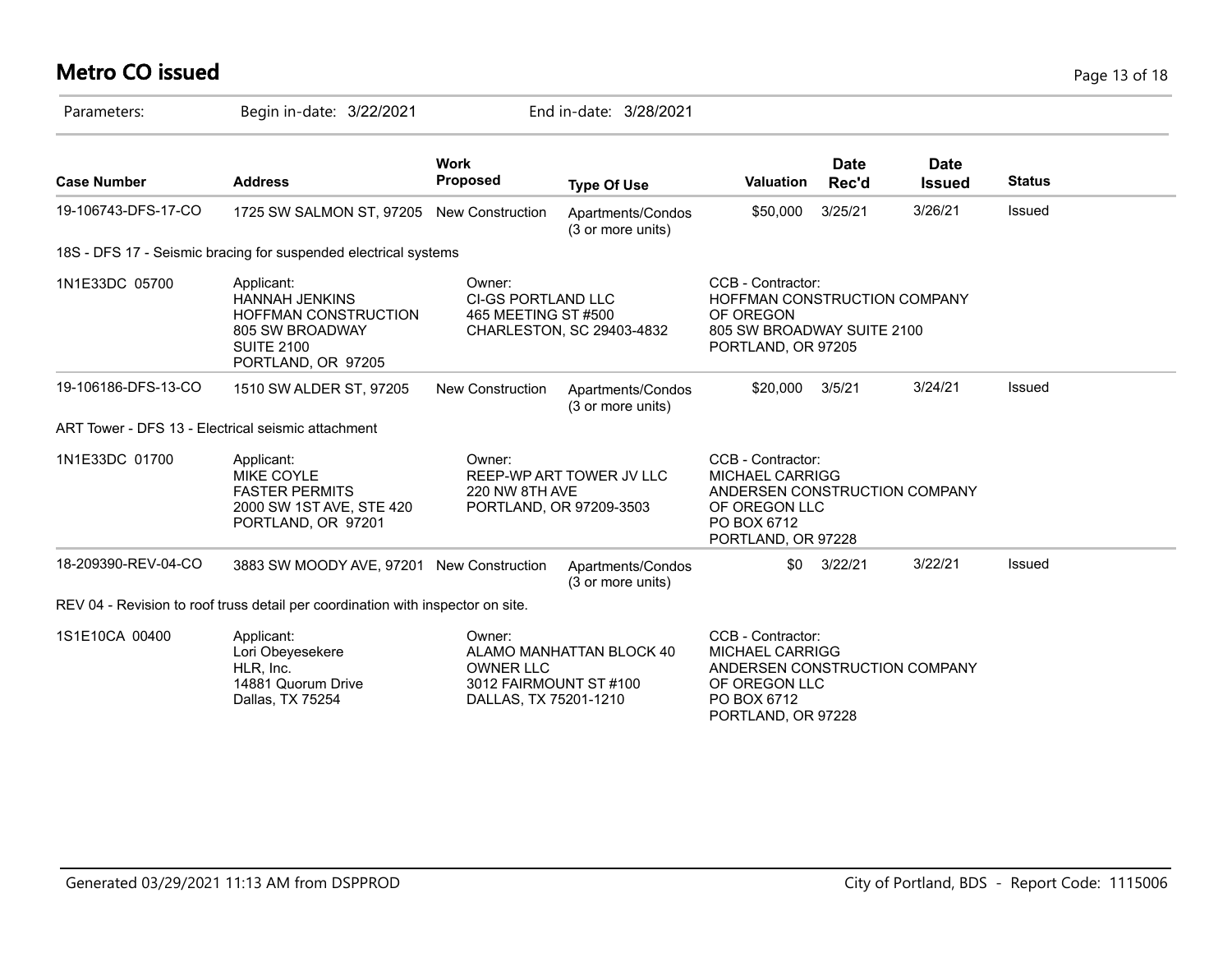#### **Metro CO issued** Page 14 of 18 Parameters: Begin in-date: 3/22/2021 End in-date: 3/28/2021 **Work Case Number Address Proposed Type Of Use Valuation Status Date Rec'd Date Issued** 19-185961-REV-01-CO 2600 SE 9TH AVE, 97202 New Construction Business \$285,774 1/4/21 3/24/21 Issued NW NATURAL - REV 01 - SITE - Completely remove proposed building from scope of work. Slight regrading in the decanting area, add in new truck scale; parking reconfiguration and associated site work to remain \*\*\* SEE REVISION SUMMARY IN DOCUMENTS IN PDOX \*\*\* w/19-185999-REV-01-CO and 19-186022-REV-01-MT \*\*\* Special Inspections for Structural Removed from scope. 1S1E11BA 06900 SECTION 11 1S 1E TL 6900 0.15 ACRES DEPT OF REVENUE Permit Info: Occupancy Group 1: B\_Bank, Off., Med.Off., Pub.Bldg. Construction Type 1: II-B Construction Type 2 (formerly Type 1): V-B Total Square Footage - Display Only: 4568 CCB - Contractor: BREMIK CONSTRUCTION INC 1026 SE STARK STREET PORTLAND, OR 97214 Owner: NORTHWEST NATURAL GAS CO 250 SW TAYLOR ST PORTLAND, OR 97204-3034 Applicant: MIKE COYLE FASTER PERMITS 2000 SW 1ST AVE, STE 420 PORTLAND, OR 97201 20-221628-000-00-CO 401 N SCHMEER RD, 97217 New Construction Business \$20,207 3/23/21 3/23/21 Issued PROLOGIS LOT F SECONDARY GUARD HOUSE - Secondary Guardhouse with plumbing and mechanical, to serve new tilt-up distribution building. \*\*\* Review with 20-174521-CO (main tilt-up) 20-193508-MT (tilt-up MT), 20-196937-CO Trash Enclosure, 20-221618-CO Primary Guard House, 20-222315-MT, 20-221628-CO Secondary Guard House, 20-222322-MT 1N1E10 00200 Applicant: Applicant: Owner: CCB - Contractor: Permit Info: Occupancy Group 1: B\_Bank, Off., Med.Off., Pub.Bldg. Construction Type 1: V-B Total Square Footage - Display Only: 144 CCB - Contractor: GUY BLANCHARD SIERRA CONSTRUCTION COMPANY INC A CORPORATION OF WASHINGTON 14800 NE NORTH WOODINVILLE WAY WOODINVILLE, WA 98072 Owner: PROLOGIS LP 1800 WAZEE ST #500 1515 SE WATER AVENUE, SUITE DENVER, CO 80202-2526 Applicant: DALE POPPE MACKENZIE 100 PORTLAND OREGON 97214 19-204367-DFS-01-CO 12950 NW MARINA WAY, 97231 New Construction Business **\$10,000** 1/22/21 3/26/21 Issued SINGLE PDF - DFS FOR ROOF TRUSS DESIGN 2N1W28D 00700 SECTION 28 2N 1W TL 700 2.13 ACRES CCB - Contractor: MICHAEL HERRICK AQUATIC CONTRACTING LLC 12950 NW MARINA WAY PORTLAND, OR 97231 Owner: AC HOLDINGS LLC 8316 N LOMBARD ST PORTLAND, OR 97203 Applicant: MARIA COHEN MARIA COHEN DESIGN 33 N HOLMAN ST PORTLAND OREGON 97217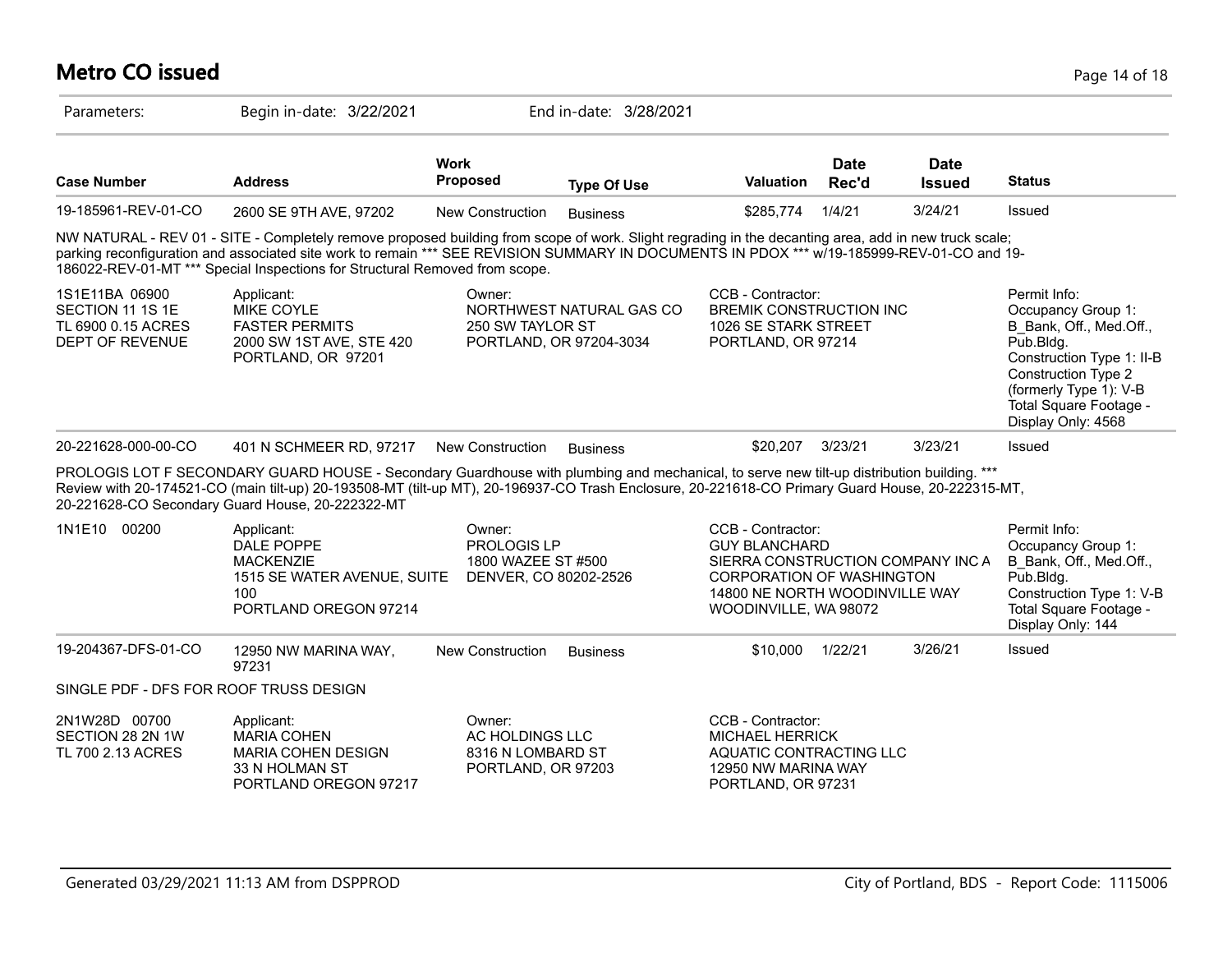## **Metro CO issued** Page 15 of 18

| Parameters:         | Begin in-date: 3/22/2021                                                                                                                                                                                                                                                                                                                                    |                                                                        | End in-date: 3/28/2021 |                                                                                                                                                                        |                      |                              |                                                                                                                                                                                                                          |
|---------------------|-------------------------------------------------------------------------------------------------------------------------------------------------------------------------------------------------------------------------------------------------------------------------------------------------------------------------------------------------------------|------------------------------------------------------------------------|------------------------|------------------------------------------------------------------------------------------------------------------------------------------------------------------------|----------------------|------------------------------|--------------------------------------------------------------------------------------------------------------------------------------------------------------------------------------------------------------------------|
| <b>Case Number</b>  | <b>Address</b>                                                                                                                                                                                                                                                                                                                                              | <b>Work</b><br>Proposed                                                | <b>Type Of Use</b>     | Valuation                                                                                                                                                              | <b>Date</b><br>Rec'd | <b>Date</b><br><b>Issued</b> | <b>Status</b>                                                                                                                                                                                                            |
| 20-221618-000-00-CO | 401 N SCHMEER RD, 97217                                                                                                                                                                                                                                                                                                                                     | New Construction                                                       | <b>Business</b>        | \$39,314                                                                                                                                                               | 3/23/21              | 3/23/21                      | <b>Issued</b>                                                                                                                                                                                                            |
|                     | PROLOGIS LOT F PRIMARY GUARD HOUSE - Guardhouse with mechanical and plumbing, for new tilt-up. ****review with 20-174521-CO (tilt-up), 20-193508<br>-MT (tilt-up MT) 20-222315-MT, and 20-221628-CO/20-222322-MT (secondary guard house), 20-196937-CO (trash enclosure)                                                                                    |                                                                        |                        |                                                                                                                                                                        |                      |                              |                                                                                                                                                                                                                          |
| 1N1E10 00200        | Applicant:<br>DALE POPPE<br><b>MACKENZIE</b><br>1515 SE WATER AVENUE, SUITE<br>100<br>PORTLAND OREGON 97214                                                                                                                                                                                                                                                 | Owner:<br>PROLOGIS LP<br>1800 WAZEE ST #500<br>DENVER, CO 80202-2526   |                        | CCB - Contractor:<br><b>GUY BLANCHARD</b><br>SIERRA CONSTRUCTION COMPANY INC A<br>CORPORATION OF WASHINGTON<br>14800 NE NORTH WOODINVILLE WAY<br>WOODINVILLE, WA 98072 |                      |                              | Permit Info:<br>Occupancy Group 1:<br>B Bank, Off., Med.Off.,<br>Pub.Bldg.<br>Construction Type 1: V-B<br>Total Square Footage -<br>Display Only: 275                                                                    |
| 20-174521-000-00-CO | 401 N SCHMEER RD, 97217                                                                                                                                                                                                                                                                                                                                     | <b>New Construction</b>                                                | <b>Business</b>        | \$19,106,515                                                                                                                                                           | 8/18/20              | 3/23/21                      | Under Inspection                                                                                                                                                                                                         |
|                     | PROLOGIS MEADOWS LOT F BUILDING - New Tilt-up Distribution Building with Site and Tenant Improvements. Smoking huts to be Deferred<br>Submittal***Review w/ 20-193508-MT and 20-196937-CO (Trash Enclosure) **12/4/20 Added 2 detached guard houses with MT and PT see permits 20-<br>221618-CO (Primary Guard House) 20-221628-CO (Secondary Guard House). |                                                                        |                        |                                                                                                                                                                        |                      |                              |                                                                                                                                                                                                                          |
| 1N1E10 00200        | Applicant:<br>DALE POPPE<br><b>MACKENZIE</b><br>1515 SE WATER AVENUE, SUITE<br>100<br>PORTLAND OREGON 97214                                                                                                                                                                                                                                                 |                                                                        |                        | CCB - Contractor:<br><b>GUY BLANCHARD</b><br>SIERRA CONSTRUCTION COMPANY INC A<br>CORPORATION OF WASHINGTON<br>14800 NE NORTH WOODINVILLE WAY<br>WOODINVILLE, WA 98072 |                      |                              | Permit Info:<br>Occupancy Group 1: S-<br>1 Storage - Moderate<br>Hazard, Warehouse<br>Construction Type 1: V-B<br><b>Construction Type 2</b><br>(formerly Type 1): V-B<br>Total Square Footage -<br>Display Only: 281529 |
| 20-110875-DFS-06-CO | 2148 NE M L KING BLVD,<br>97212                                                                                                                                                                                                                                                                                                                             | <b>New Construction</b>                                                | <b>Business</b>        | \$2,312 3/22/21                                                                                                                                                        |                      | 3/22/21                      | Issued                                                                                                                                                                                                                   |
|                     | DFS 06 - Light pole foundation and invertor anchor bolts.                                                                                                                                                                                                                                                                                                   |                                                                        |                        |                                                                                                                                                                        |                      |                              |                                                                                                                                                                                                                          |
| 1N1E26CB 18600      | Applicant:<br><b>JAKE WELCH</b><br><b>COCHRAN INC</b><br>7550 SW TECH CENTER DR.<br>TIGARD, OR<br>97223                                                                                                                                                                                                                                                     | Owner:<br>CNS PROPERTIES LLC<br>PO BOX 5118<br>PORTLAND, OR 97208-5118 |                        | CCB - Contractor:<br><b>SWINERTON BUILDERS INC</b><br>2001 CLAYTON ROAD 7TH FLOOR LEGAL<br>CONCORD, CA 94520                                                           |                      |                              |                                                                                                                                                                                                                          |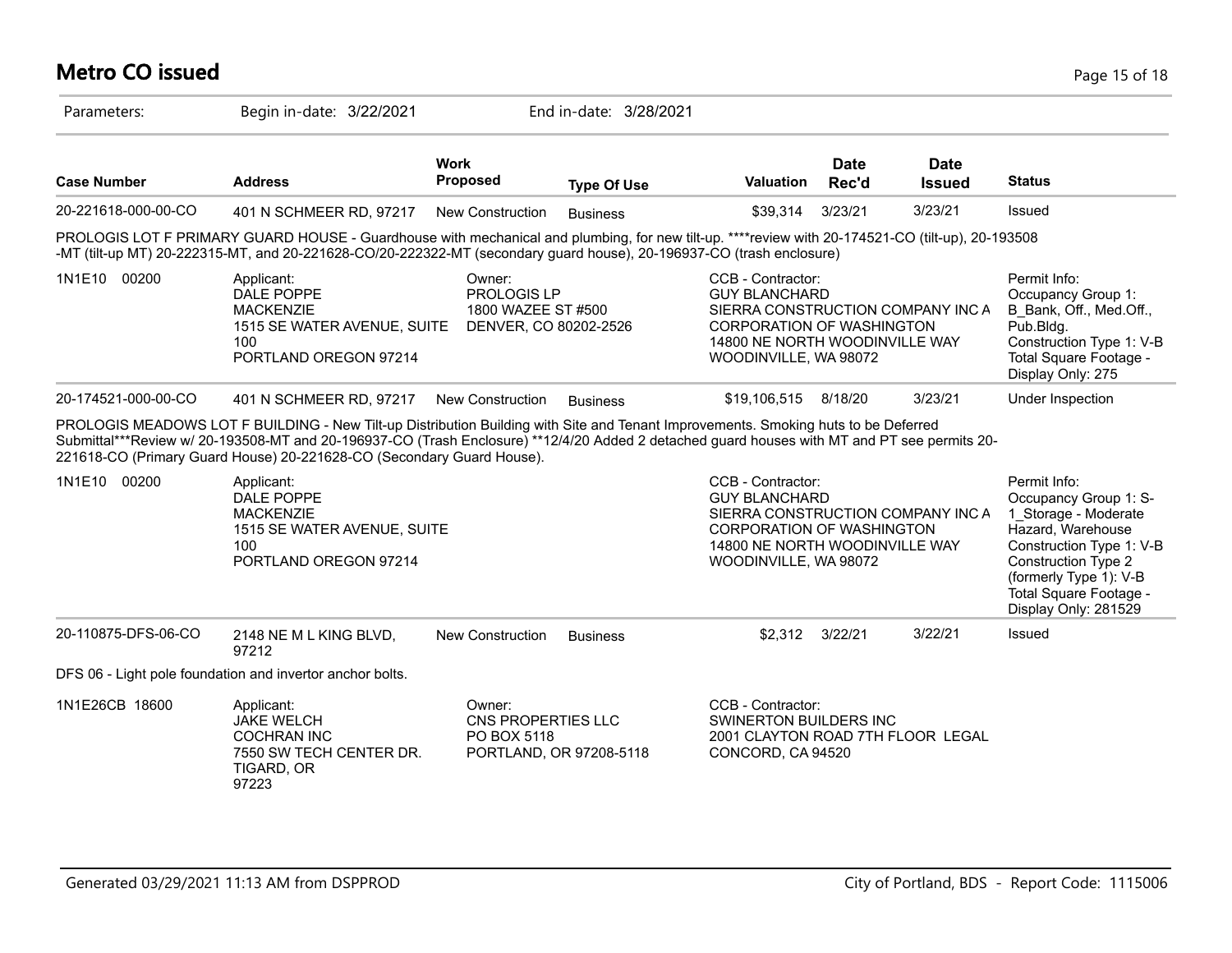## **Metro CO issued** Page 16 of 18

| Parameters:         | Begin in-date: 3/22/2021                                                                                                                                                                                                                                                                                   |                                                                                       | End in-date: 3/28/2021                                                                 |                                                                                                                    |                      |                              |               |
|---------------------|------------------------------------------------------------------------------------------------------------------------------------------------------------------------------------------------------------------------------------------------------------------------------------------------------------|---------------------------------------------------------------------------------------|----------------------------------------------------------------------------------------|--------------------------------------------------------------------------------------------------------------------|----------------------|------------------------------|---------------|
| <b>Case Number</b>  | <b>Address</b>                                                                                                                                                                                                                                                                                             | <b>Work</b><br><b>Proposed</b>                                                        | <b>Type Of Use</b>                                                                     | <b>Valuation</b>                                                                                                   | <b>Date</b><br>Rec'd | <b>Date</b><br><b>Issued</b> | <b>Status</b> |
| 19-218657-DFS-16-CO | 1750 SW SALMON ST, 97205 New Construction                                                                                                                                                                                                                                                                  |                                                                                       | Educational                                                                            | \$75,000                                                                                                           | 3/22/21              | 3/22/21                      | Issued        |
|                     | LINCOLN H.S. - DFS-16 - Supports for laboratory fume hoods                                                                                                                                                                                                                                                 |                                                                                       |                                                                                        |                                                                                                                    |                      |                              |               |
| 1S1E04AB 00100      | Applicant:<br><b>MARK SAWALLICH</b><br><b>HOFFMAN CONSTRUCTION</b><br>805 SW BROADWAY ST., SUITE<br>2100<br>PORTLAND, OR 97205                                                                                                                                                                             | Owner:<br>SCHOOL DISTRICT NO 1<br>PO BOX 3107<br>PORTLAND, OR 97208-3107              |                                                                                        | CCB - Contractor:<br>HOFFMAN CONSTRUCTION COMPANY<br>OF OREGON<br>805 SW BROADWAY SUITE 2100<br>PORTLAND, OR 97205 |                      |                              |               |
| 19-247236-REV-03-CO | 6210 N VAN HOUTEN PL.<br>97203                                                                                                                                                                                                                                                                             | <b>New Construction</b>                                                               | Factory/Industrial                                                                     | \$0                                                                                                                | 3/25/21              | 3/25/21                      | Issued        |
|                     | U OF P FRANZ PHYSICAL PLANT - REV-03-CO Roof framing has been revised to slope to the outside walls and to accommodate changes to HVAC<br>equipment, including additional HVAC units. The rooftop mechanical screen was also deleted. **Review with 19-247292-MT-REV-01                                    |                                                                                       |                                                                                        |                                                                                                                    |                      |                              |               |
| 1N1E18 00100        | Applicant:<br><b>JEFF BRINGENBERG</b><br>SODERSTROM ARCHITECTS<br>1200 NW NAITO PKWY, SUITE<br>410<br>PORTLAND OR 97209                                                                                                                                                                                    | Owner:<br>UNIVERSITY OF PORTLAND<br>5000 N WILLAMETTE BLVD<br>PORTLAND, OR 97203-5743 | CCB - Contractor:<br>LEASE CRUTCHER LEWIS LLC<br>550 SW 12TH AVE<br>PORTLAND, OR 97205 |                                                                                                                    |                      |                              |               |
| 21-023817-000-00-CO | 5001 N COLUMBIA BLVD,<br>97203                                                                                                                                                                                                                                                                             | <b>New Construction</b>                                                               | Institutional                                                                          |                                                                                                                    | \$1,000 3/22/21      | 3/22/21                      | Issued        |
|                     | BES STEP - SOG Transformer Pad - Construction of concrete rebar reinforced electrical transformer pad to be poured as part of the special operations group<br>(SOG) facilities at the Columbia Boulevard Wastewater Treatment Plant STEP project. The SOG facilities are under permit 20-204260-000-00-CO. |                                                                                       |                                                                                        |                                                                                                                    |                      |                              |               |
| 1N1E05C 00800       | Applicant:<br><b>JULIETTA RANDLES</b><br>BUREAU OF ENVIRONMENTAL<br><b>SERVICES</b><br>5001 N COLUMBIA BLVD<br>PORTLAND OR 97203                                                                                                                                                                           | Owner:<br>PORTLAND CITY OF<br>1120 SW 5TH AVE #1000                                   | PORTLAND, OR 97204-1912                                                                | CCB - Contractor:<br>KIEWIT INFRASTRUCTURE WEST CO<br>1550 MIKE FAHEY ST<br><b>OMAHA, NE 68102</b>                 |                      |                              |               |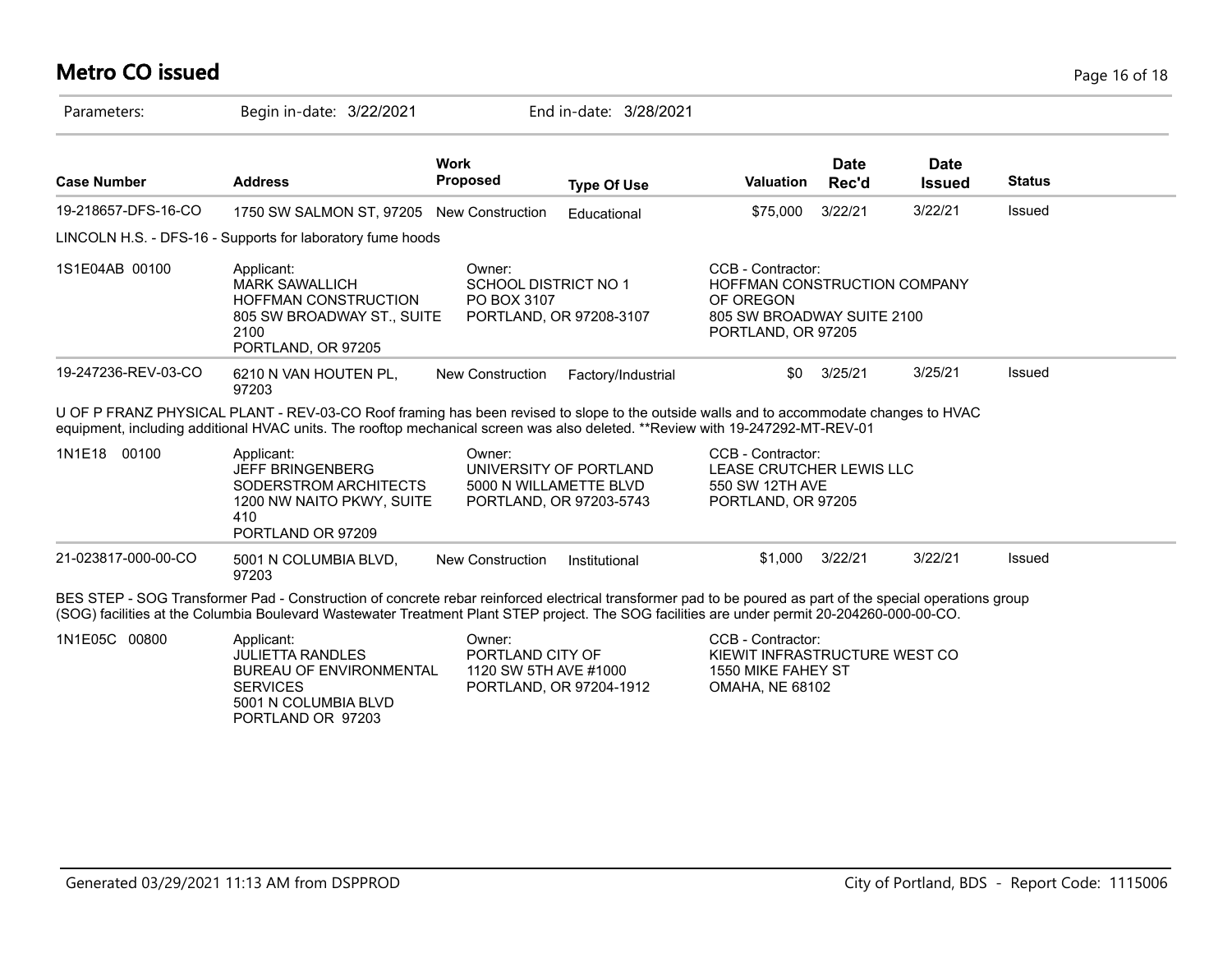#### **Metro CO issued** Page 17 of 18 Parameters: Begin in-date: 3/22/2021 End in-date: 3/28/2021 **Work Case Number Address Proposed Type Of Use Valuation Status Date Rec'd Date Issued** 19-255461-REV-01-CO 10230 SE CHERRY BLOSSOM New Construction Institutional \$120,000 3/26/21 3/26/21 Issued DR, 97216 DEPAUL TREATMENT CNTR - REV-01 - Reconfigured areas of ground floor plan, no change to Structural or Fire Protection elements. Added Skylights \*\*\*\* Review with 19-255556-REV-01-MT \*\*Value Added Permit. 1S2E03BB 02000 Permit Info: Occupancy Group 1: A-2\_Restaurant Construction Type 1: V-A Construction Type 2 (formerly Type 1): V-A CCB - Contractor: R & H CONSTRUCTION CO 2019 NW WILSON ST PORTLAND, OR 97209 Owner: DE PAUL QALICB INC 830 SE 102ND AVE PORTLAND, OR 97216-2815 Applicant: SARAH VAZ HOLST ARCHITECTURE 110 SE 8TH AVE. PORTLAND, OR 97211 18-142945-000-00-CO 1530 NE 67TH AVE, 97213 New Construction Storage \$6,737,046 3/29/18 3/25/21 Issued NEW 4 STORY STORAGE FACILITY, PARKING, LANDSCAPING, AND SITE IMPROVEMENTS \*\*\* MECHANICAL PERMIT TO BE SEPARATE \*\*\*. 1N2E29CD 00700 Applicant: A CONDITE: CCB - Contractor: Permit Info: Occupancy Group 1: S-1\_Storage - Moderate Hazard, Warehouse Construction Type 1: I-A Construction Type 2 (formerly Type 1): II-B Total Square Footage - Display Only: 74762 CCB - Contractor: ERIC GAMBEE CONSTRUCTION INC PO BOX 269 WEST LINN, OR 97068 Owner: NWB HALSEY LLC C/O WEST COAST SELF STORAGE GROUP, LLC 808 134TH STREET, SW BLDG B, SUITE 211 EVERETT, WA 98204 Applicant: MIKE COYLE FASTER PERMITS 2000 SW 1ST AVE, SUITE 420 PORTLAND, OR 97201 19-185999-REV-01-CO 2600 SE 9TH AVE, 97202 New Construction Storage 50 \$0 1/4/21 3/24/21 Issued NW NATURAL - STORAGE GARAGES - REV 01 - Add bathroom and relocate trash/recycling to pre-engineered metal storage garages structure \*\*\* SEE REVISION SUMMARY IN DOCUMENTS IN PDOX \*\*\* w/19-185961-REV-01-CO and 19-186022-REV-01-MT \*\*\* PERMIT 19-185980-CO CANCELED \*\*\* 1S1E11BA 06900 SECTION 11 1S 1E TL 6900 0.15 ACRES CCB - Contractor: BREMIK CONSTRUCTION INC 1026 SE STARK STREET Owner: NORTHWEST NATURAL GAS CO 250 SW TAYLOR ST Applicant: MIKE COYLE FASTER PERMITS

PORTLAND, OR 97204-3034

PORTLAND, OR 97214

2000 SW 1ST AVE, STE 420 PORTLAND, OR 97201

DEPT OF REVENUE